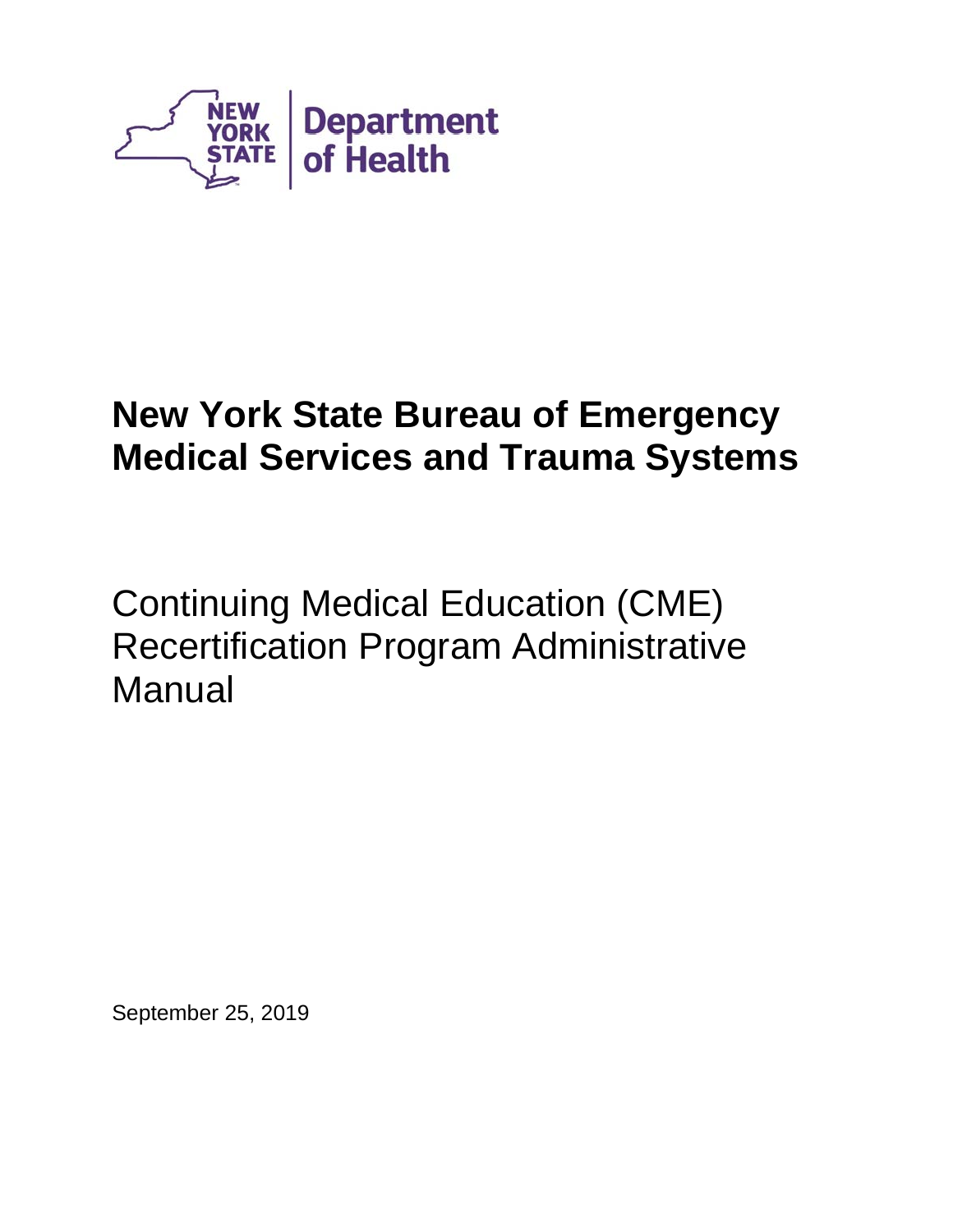| $\mathbf{I}$ . |  |
|----------------|--|
| A.             |  |
| <b>B.</b>      |  |
| C.             |  |
| II.            |  |
| A.             |  |
| <b>B.</b>      |  |
| C.             |  |
| D.             |  |
| Ε.             |  |
| F.             |  |
| Ш.             |  |
| A.             |  |
| <b>B.</b>      |  |
| C.             |  |
| IV.            |  |
| A.             |  |
| <b>B.</b>      |  |
| C.             |  |
| D.             |  |
| E.             |  |
| F.             |  |
| G.             |  |
| V.             |  |
| А.             |  |
| <b>B.</b>      |  |
| C.             |  |
| D.             |  |
| E.             |  |
| F.             |  |
| G.             |  |
| H.             |  |
| Ι.             |  |
| J.             |  |

# NYS Bureau of EMS CME Recertification Administrative Manual Page 2 of 38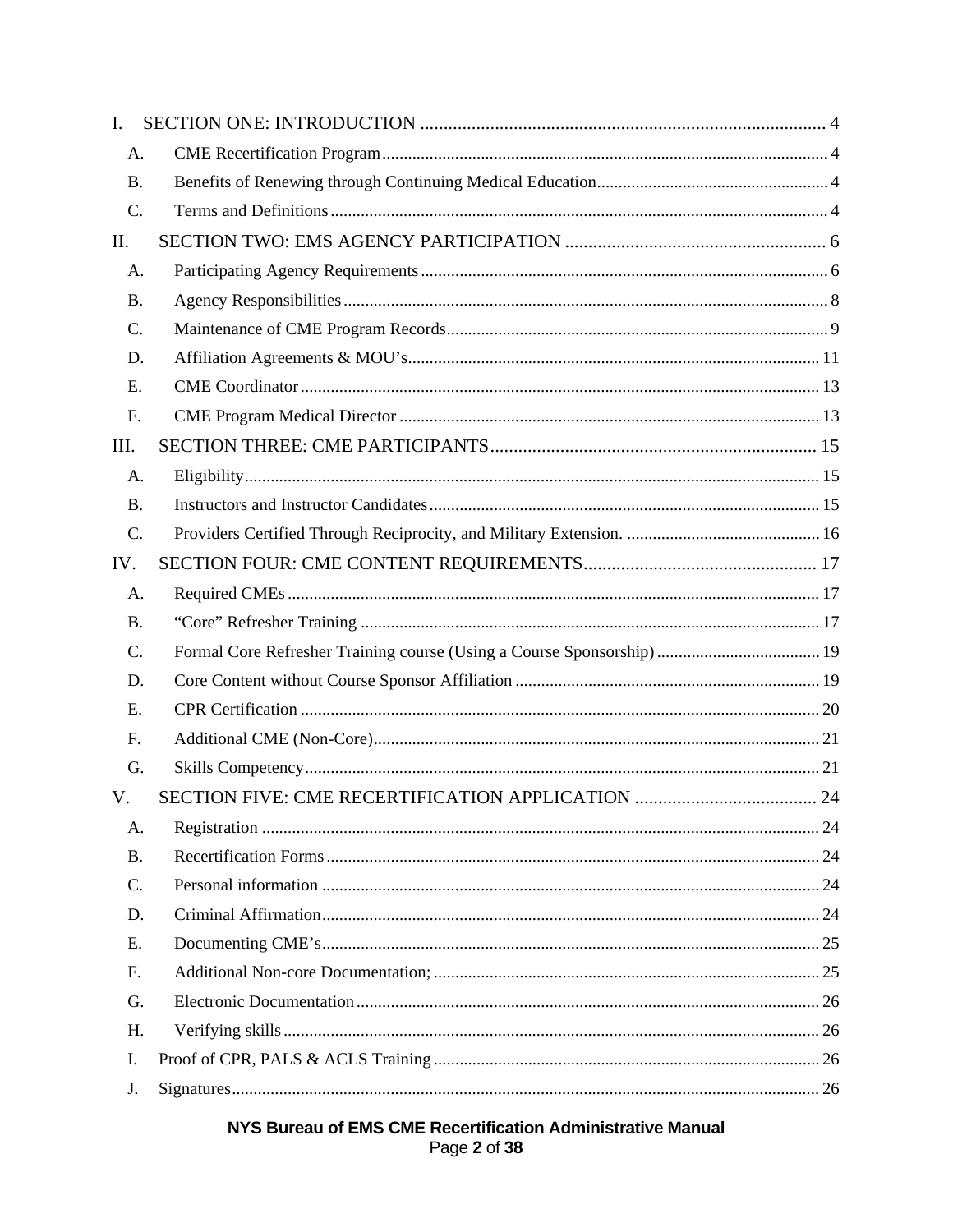| K.             |                                                                                  |  |
|----------------|----------------------------------------------------------------------------------|--|
| L.             |                                                                                  |  |
| M.             |                                                                                  |  |
| N.             |                                                                                  |  |
| VI.            |                                                                                  |  |
| A.             |                                                                                  |  |
| <b>B.</b>      |                                                                                  |  |
| C.             |                                                                                  |  |
| VII.           |                                                                                  |  |
| $\mathsf{A}$ . |                                                                                  |  |
| VIII.          |                                                                                  |  |
| A.             |                                                                                  |  |
| <b>B.</b>      | Online Internet Learning and Learning Management Systems (LMS) and Self-Study 31 |  |
| IX.            |                                                                                  |  |
|                |                                                                                  |  |
|                |                                                                                  |  |
|                |                                                                                  |  |
|                |                                                                                  |  |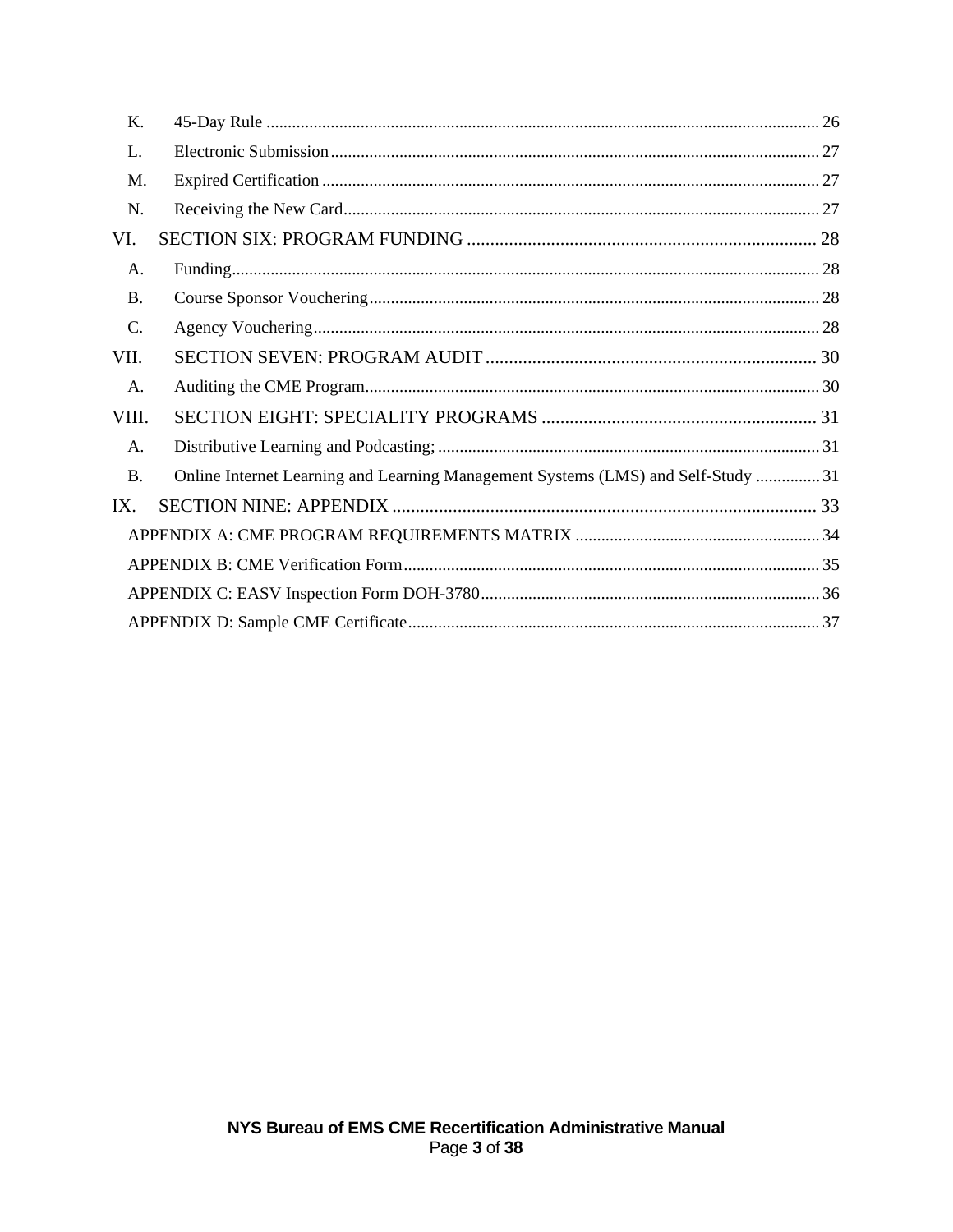# <span id="page-3-1"></span><span id="page-3-0"></span>**I. SECTION ONE: INTRODUCTION**

## **A. CME Recertification Program**

1. The Continuing Medical Education (CME) Recertification Program is a state-wide recertification option that allows a Certified First Responder (CFR), Emergency Medical Technician (EMT), Advanced Emergency Medical Technician (AEMT), Emergency Medical Technician – Critical Care (EMT- CC), or Paramedic to renew certification without the need to complete a cognitive or psychomotor certification examination. To qualify to participate in the program, candidates must;

a) Be currently certified;

b) Be free from criminal convictions that would bar the candidate from certification in accordance with NYCRR Title 10, Chapter 6, Part 800.8;

c) Be in continuous practice;

d) Demonstrate competency in cognitive, affective, and psychomotor domains;

e) Complete required ongoing continuing medical education and skills proficiency verification.

# <span id="page-3-2"></span>**B. Benefits of Renewing through Continuing Medical Education**

- 1. Retention of certified EMS Professionals
- 2. Varied learning experiences tailored to individual & agency needs
- 3. Ensures continual competence
- 4. Encourages continuous professional development
- 5. Promotes lifelong learning

#### <span id="page-3-3"></span>**C. Terms and Definitions**

1. **Affiliation Agreement** - Agreement or contract between the CME agency and partner/vendor to provide services such as administration and/or education.

2. **Agency** - An Emergency Medical Service whose responsibility is to respond to requests for emergency medical care and/or transportation and is recognized, or certified by the NYS, Department of Health, Bureau of Emergency Medical Services & Trauma Systems (Bureau of EMS).

3. **Period of Certification** - The time between the certification effective date and certification expiration date issued to the EMS provider by the Bureau of EMS.

- 4. **CIC** Certified Instructor Coordinator.
- 5. **CIC of Record** CIC listed as lead instructor of a Bureau of EMS approved course.
- 6. **CME** Continuing Medical Education used for New York State EMS recertification.

7. **CME File** - The physical or electronic record and history documenting the participant's accumulated CME education.

8. **CME Record** - Proof of a participant's course or topic completion.

**NYS Bureau of EMS CME Recertification Administrative Manual** Page **4** of **38**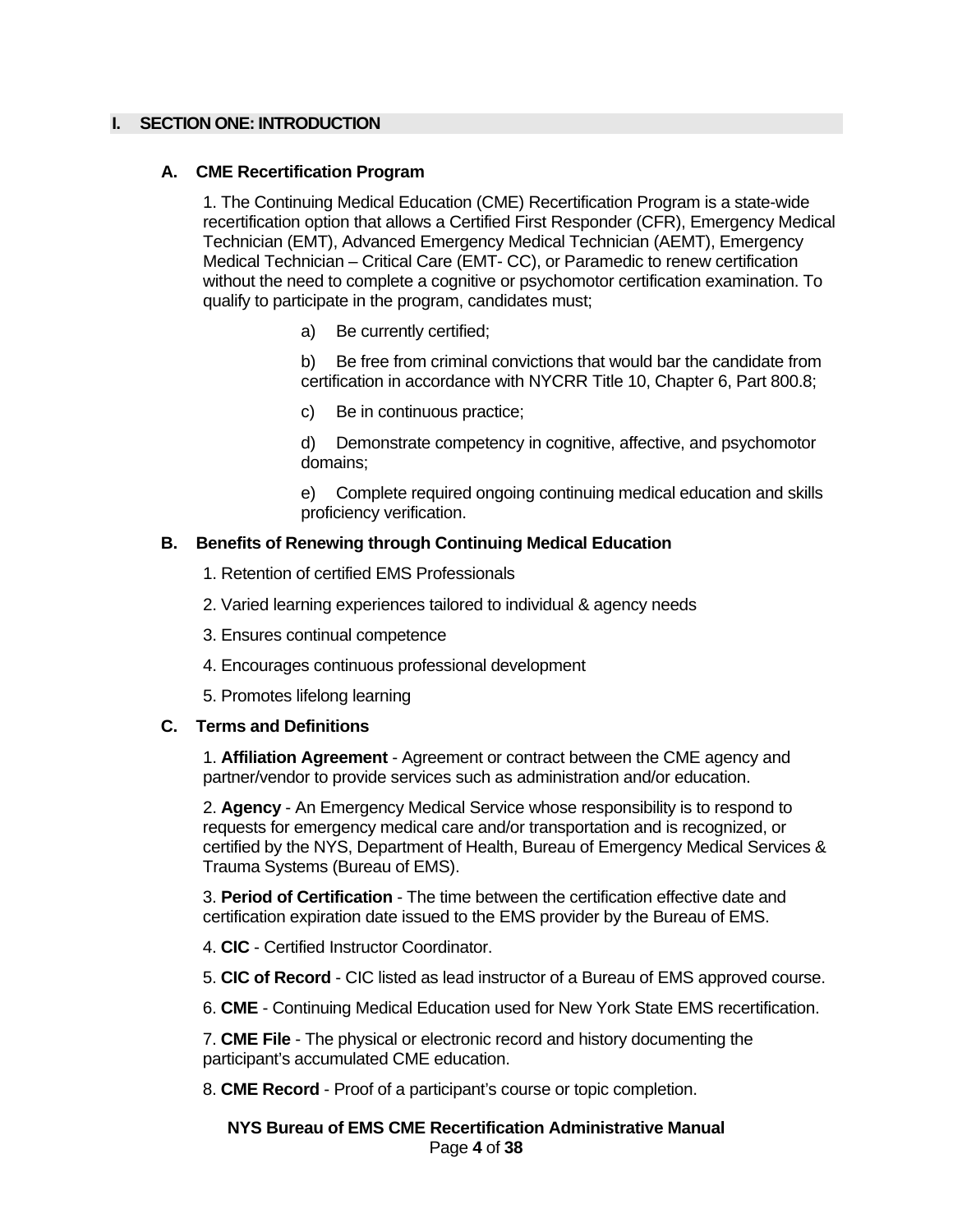9. **CME Coordinator** - An agency designated person to oversee the agency CME program and direct contact for the Bureau of EMS.

10. **Continuous Practice** - A certified individual having actively provided prehospital patient care during their period of certification, at or below their level of certification.

11. **Core Content** - A review of the original training under the New York State and National Standards for the specific level of certification.

12. **Electronic Submission** - A paperless method of document submission of the CME Recertification Application to the Bureau of EMS for the purpose of EMT through Paramedic recertification.

13. **E-PCR** – Electronic Pre-hospital Patient Care Report

14. **Learning Management System (LMS)** - a software application for the administration, documentation, tracking, reporting, and delivery of educational courses, training programs, or learning and development programs.

15. **Non-core (Additional CME)** - Flexible EMS CME topics that are not included within the Core Refresher CME. These are intended to build upon the base knowledge found in the Core content.

16. **Self-Study** - Obtaining CME's independently, outside of a classroom setting or a Bureau of EMS approved LMS system, through magazine articles, or internet programs. Any method of study that does not include instant two-way communications between Instructor and student.

17. **Participant** - A New York State certified EMS provider using the CME program for recertification.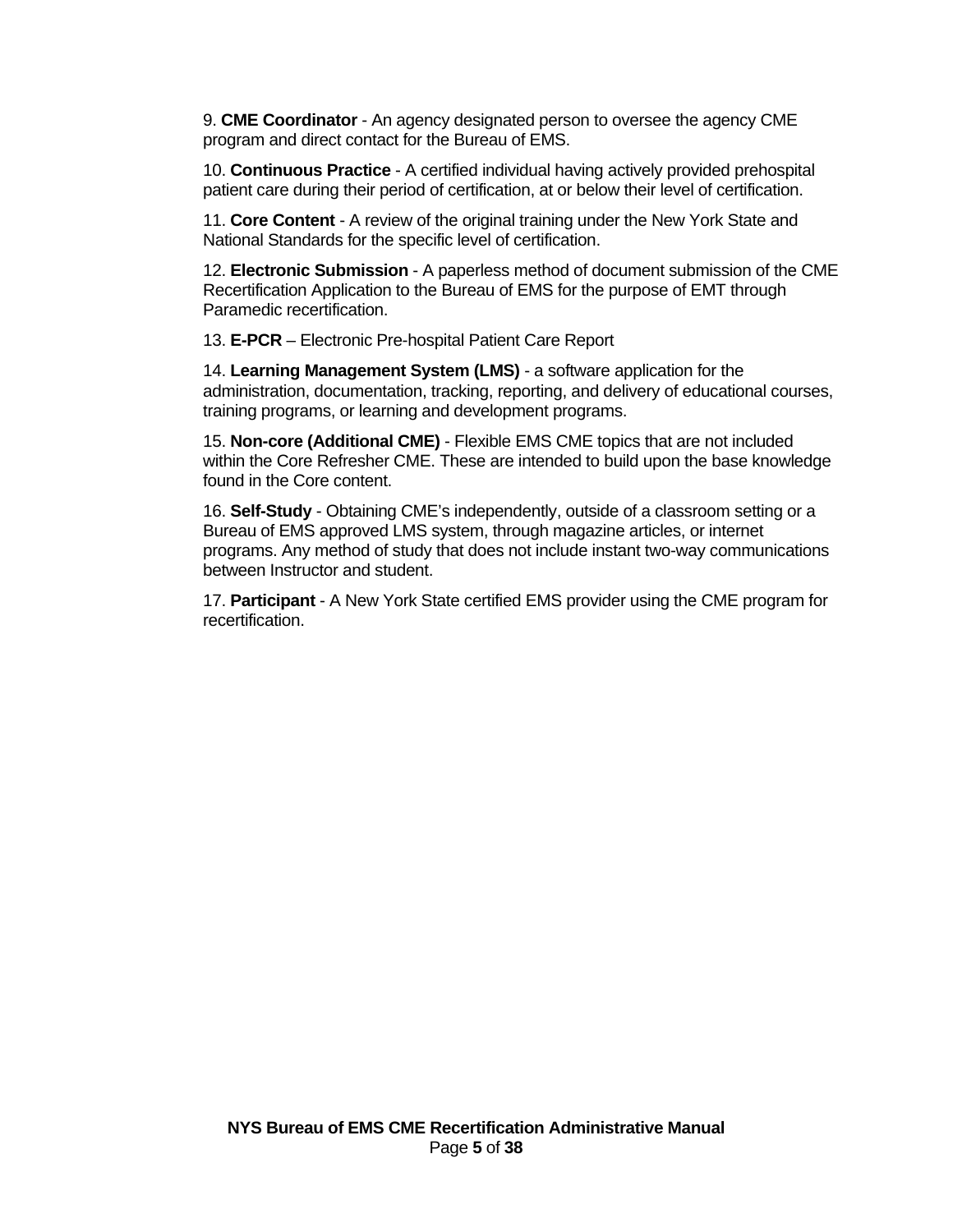# <span id="page-5-1"></span><span id="page-5-0"></span>**II. SECTION TWO: EMS AGENCY PARTICIPATION**

## **A. Participating Agency Requirements**

1. Agencies interested in participating in the CME recertification program must submit an agency registration form (DOH-4227) to the Bureau of EMS. This registration does not automatically enroll the agency in the CME program. It is intended to advise the Bureau of EMS that the agency is interested in providing the option of CME recertification to its certified members/employee's. This registration form can be found on the DOH, Bureau of EMS web site in a downloadable and fillable Adobe Acrobat format at [https://www.health.ny.gov/professionals/ems/emsforms.htm.](https://www.health.ny.gov/professionals/ems/emsforms.htm)

2. CME recertification program agencies must have a NYS EMS agency code issued by the Bureau of EMS in order to participate. Agencies who have not received a NYS EMS agency code should contact the Bureau of EMS for instruction on obtaining a code.

3. Agency participants must comply with all applicable NYCRR Title 10, Chapter 6, Part 800 regulatory requirements for Emergency Medical Services and Bureau of EMS policy statements.

4. Agency participants must comply with Bureau of EMS Policy Statement 12-02 and complete a Patient Care Report (PCR) for every EMS response. Agencies participating in the CME recertification program will be required to submit PCRs to the department electronically on or before January 1, 2022.

5. All Basic Life Support First Responder (BLSFR) agencies that are part of the CME program must have at least one EMS Emergency Response Vehicle registered with the Bureau of EMS that meets all Department of Health, Bureau of EMS requirements as detailed in NYCRR Title 10, Chapter 6, Part 800 and the Emergency Ambulance Service Vehicle Inspection Report (DOH-3780).

> a) An EMS Emergency Response Vehicle is the primary vehicle within the agency used for EMS First Response, for example, fire truck, first response vehicles, or police car. Agencies may have more than one vehicle designated for EMS response.

b) Agencies must submit an affirmation of compliance, listing designated agency EMS response vehicles, every two years.

c) Vehicles are subject to unannounced spot inspections for compliance with the required equipment outlined in NYCRR Title 10, Chapter 6, Part 800.

d) Vehicles that are found to be out of compliance may result in the Bureau of EMS issuing violations and/or removal from the CME program.

6. The agency's support and commitment to the CME Recertification Program is vital to the program's success. Participating agencies are required to develop, and submit to the Bureau of EMS, agency policies and procedures for the CME program. These policies and procedures shall outline how the agency will manage its CME recertification program. Agency policies and procedures must include, but are not limited to the following:

**NYS Bureau of EMS CME Recertification Administrative Manual** Page **6** of **38**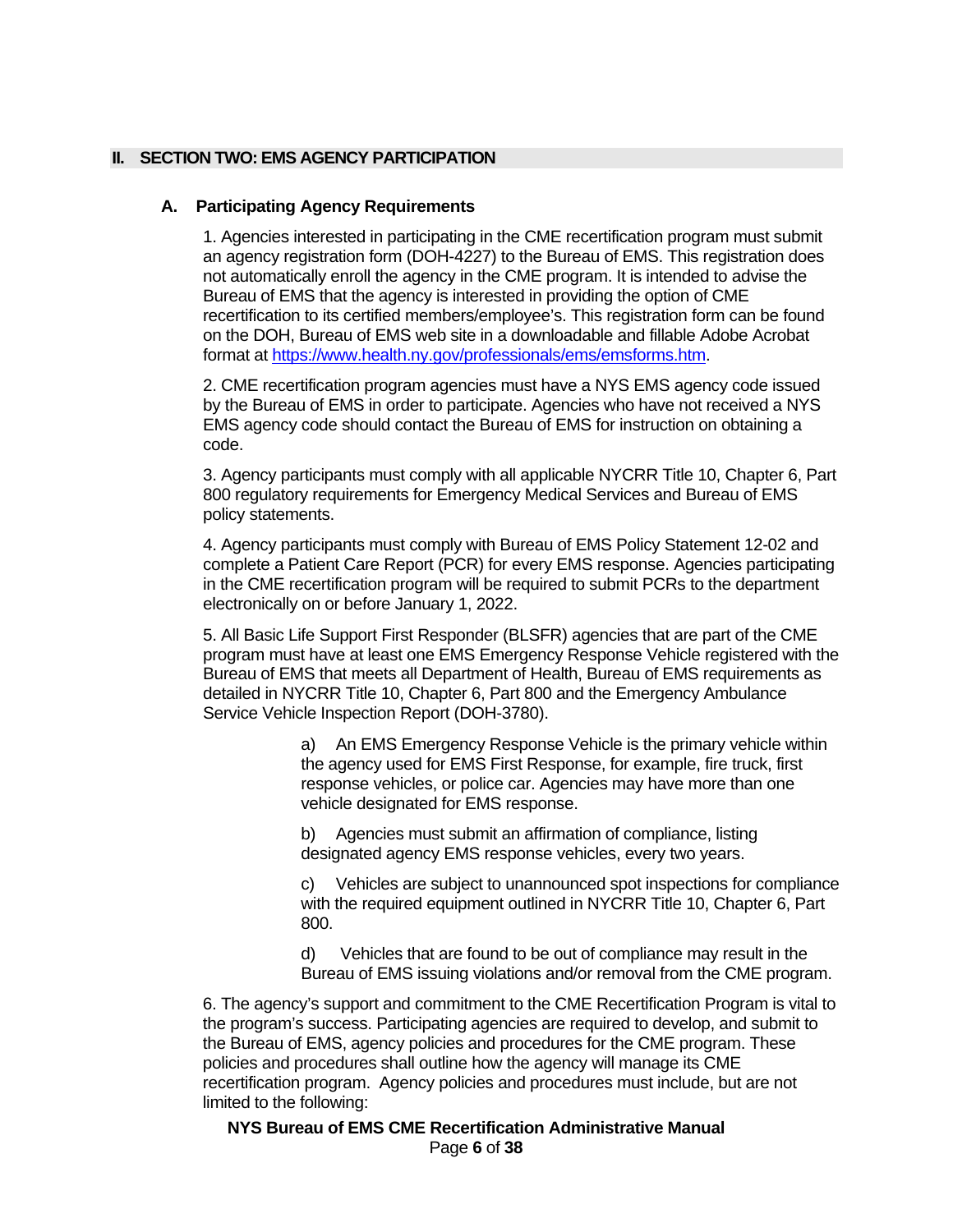a) agency program goals and objectives;

b) program responsibilities of the CME Coordinator, Medical Director, and participants;

c) how the agency will provide assistance to its CME program participants to achieve successful recertification;

d) how the agency will provide training opportunities to program participants including how often training will be offered;

e) how the agency will review training programs from sources outside of the agency (ex. EMS conferences, publications, regional training, etc.), how these programs will be approved for credit, and how the agency will maintain documentation of the content covered in the training sessions(s).

f) how core content will be approved and/or delivered by a Certified Instructor Coordinator (CIC).

g) how the agency will track participant CME activity including the process for which the participant will be periodically notified of the status of their recertification process.

h) how and where the agency will maintain records of CME and psychomotor activities for program participants.

i) how the agency will meet filing deadlines for all recertification documentation to the Bureau of EMS that meets or exceeds the required deadlines of the program including the 45-day rule.

j) the storage of archived records including where they will be stored, how records will be secured to prevent unauthorized access to personal identifying information, and the retention period for participant and program records.

k) how the transfer of participant records to and from another agency will occur. Agencies are required and agree to provide copies of all contents of the participants file to the participant upon request of the participant.

the responsibilities of the agency's governing authority to include the Chief Executive Officer, Medical Director, CME coordinator and Municipal Authority (if applicable).

m) procedures for withdrawing from the program. These policies should include how participants will be notified, how participant files will be maintained and/or distributed to the program participants, and how the agency will provide assistance to program participants who are nearing expiration at the time of withdrawal.

n) how program participants will be notified of agency suspension from the CME recertification program and how they will assist members in obtaining recertification in the event the agency is suspended or removed from the program.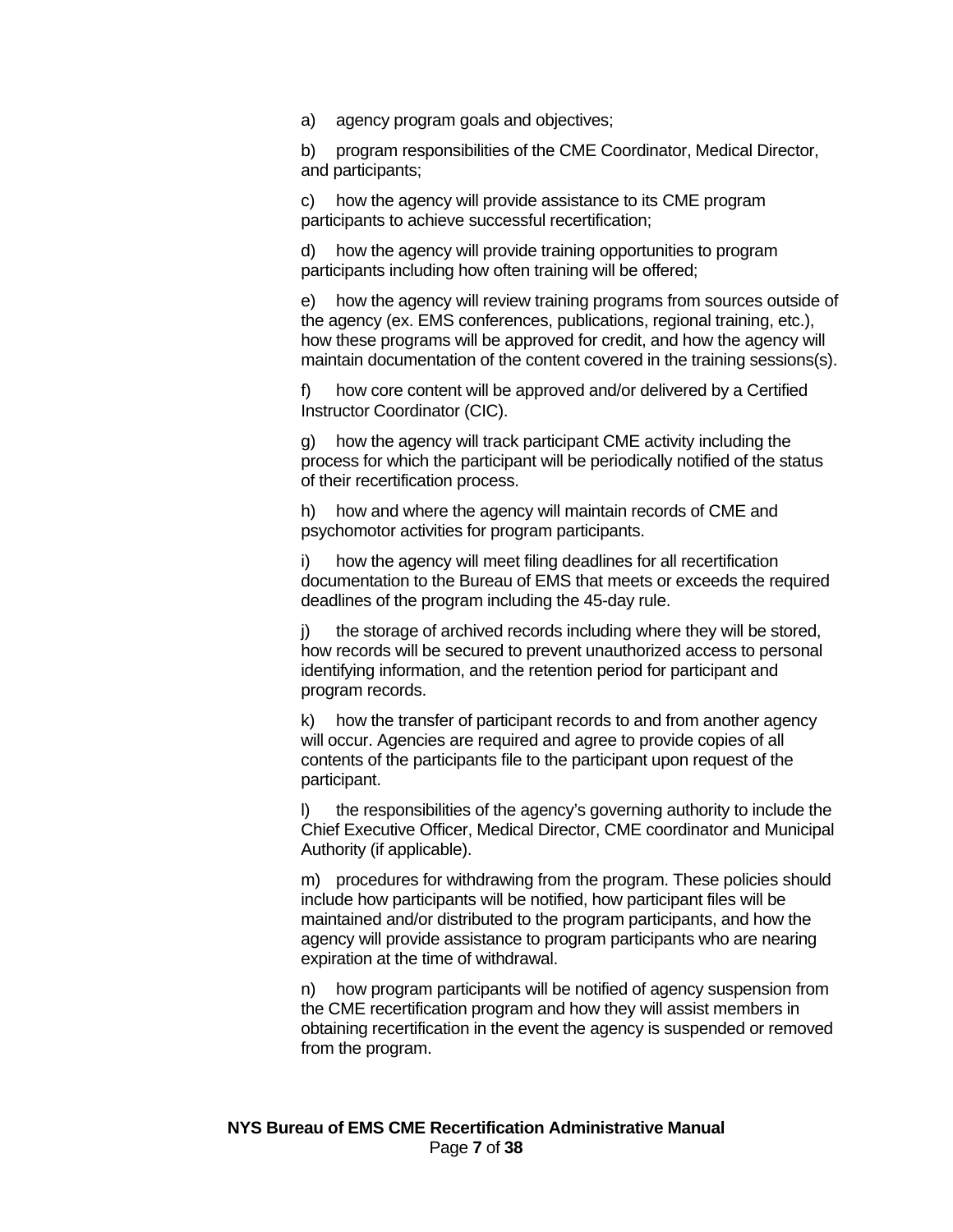7. Recertification applications from participants of the agency will not be accepted during the agency's application process. Once the agency application, policies and procedures have been submitted and approved by the Bureau of EMS, the agency will be an authorized CME Participating Agency and can submit applications for consideration of recertification.

# <span id="page-7-0"></span>**B. Agency Responsibilities**

1. The CME recertification program is an agency-based program. Participating agencies are responsible for the oversight of the program, ensuring educational content is consistent with the National EMS Education Standards and assisting agency participants with the administration of the program.

2. Agencies must abide by the requirements of the program, its rules, regulations and policies such as record keeping, rules for application submission, required deadlines and audit requests. Other responsibilities include, but are not limited to:

> a) Maintaining CME recertification program records for a minimum of 7 years.

b) Complying with all recertification deadline dates outlined within the program.

c) Ensuring all agency and participant files are routinely updated. Files found to be more than 30 days out of date will be in violation of the program.

d) Ensuring the contents of all files are kept in chronological order.

e) Ensuring all program records are made available, within 24 hours, for audit to the Bureau of EMS and/or the New York State Office of the State Comptroller.

f) Providing access to all program files for review as part of the agency bi-annual full-service inspection.

g) Ensuring all participant reimbursement vouchers are submitted to the Bureau of EMS for payment within 15 days of the participating providers certification expiration date.

(1) Vouchers received more than 15 days after the participating providers expiration date may not be considered.

(2) Only NYS agencies who have an assigned agency code and who are approved to participate in the program will be considered for education reimbursement.

3. Agency participants must comply with all applicable NYCRR Title 10, Chapter 6, Part 800 regulatory requirements for Emergency Medical Services and the Bureau of EMS Policy Statements.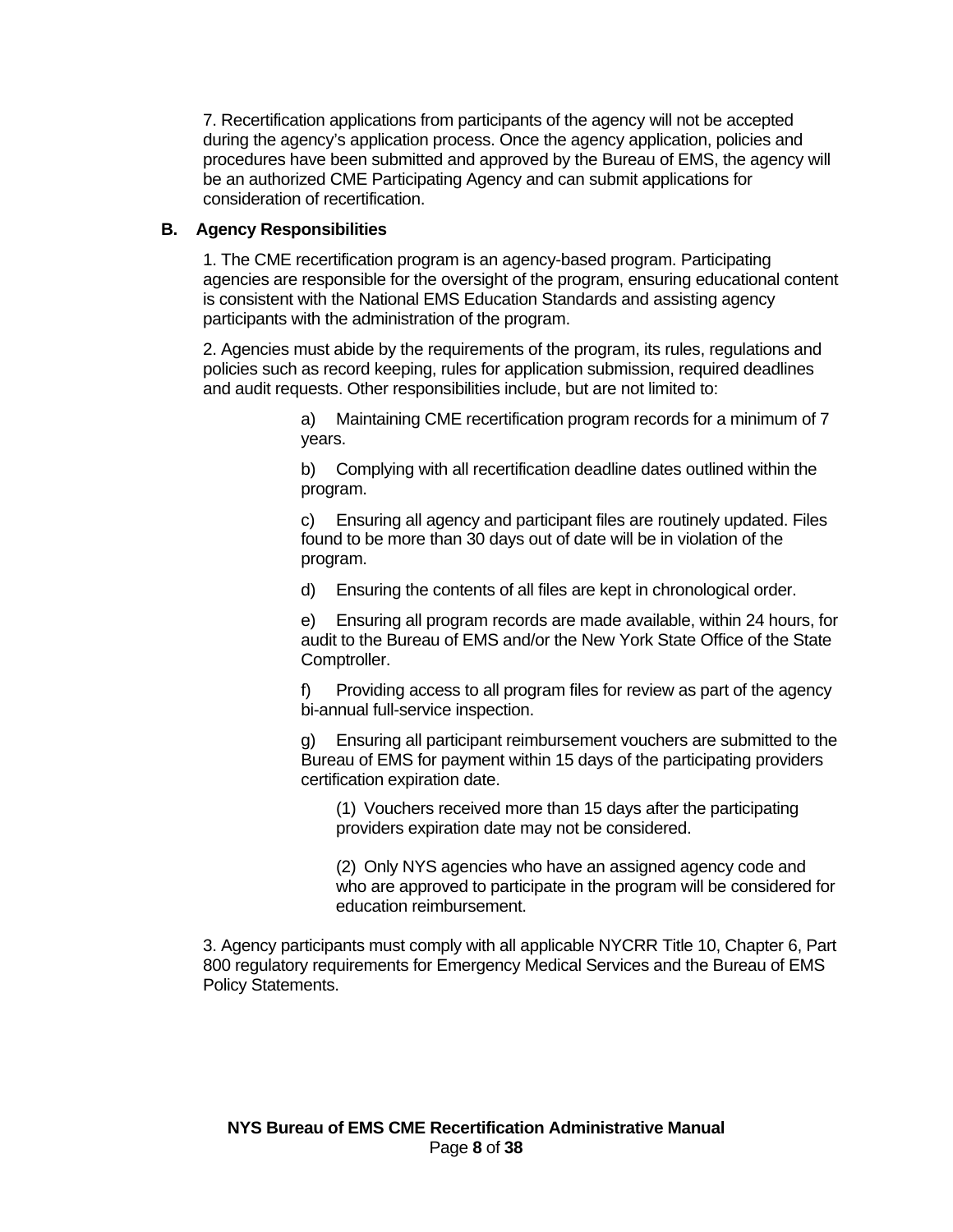4. If an approved agency decides to withdraw from participation in the CME Recertification Program, the agency must notify all agency participant members and Bureau of EMS at least 120 days prior to its' withdrawal from the program. The agency will be required to submit, to the Bureau of EMS, a "closure plan" to withdraw itself from the program. This must include, but not be limited to the written notification of program participants, record retention, and providing participants with all CME participant file content.

5. Certified ambulance services, Advanced Life Support First Response Services (ALSFR), and Basic Life Support First Response Services (BLSFR) with a DOH issued agency code must provide the Bureau of EMS with current agency contact information.

> a) Information must be updated and provided to the Bureau of EMS when changes occur.

b) Failure to provide accurate information to the Bureau of EMS may result in agency suspension or removal from the CME Recertification program.

c) CME participants will not be able to recertify through the CME program if their agency is suspended.

6. Changes in agency ownership or level of service, that result in the agency being issued a new DOH identifying agency code, will require the agency to complete a new registration for the CME program.

> a) New registrations must be submitted to the Bureau of EMS within 10 business days of the official change.

b) Participants will be unable to recertify through the CME program utilizing the previous agency DOH identifying agency code.

7. Participating agencies who change their Medical Director or CME Coordinator must file a new agency registration form (DOH-4227) with the Bureau of EMS within 10 business days of the change.

# <span id="page-8-0"></span>**C. Maintenance of CME Program Records**

1. CME training files must be kept for each CME Program Participant. The training file may be electronic or hard-copy and contain all participant documentation for the recertification cycle. Once the participant has been successfully recertified, files may be electronically archived if the agency chooses.

2. A participant file must be kept separate of any employment, medical, or training in other disciplines such as firefighter training records.

3. If files are to be stored electronically, the participating agency must have a policy describing electronic file storage, retention, security, and access. The policy must include, but is not limited to:

> a) method of storage including ownership and maintenance of the server or storage location.

b) the location of the server or storage location and description of data backup.

c) file access and administrative oversight of the storage location.

## **NYS Bureau of EMS CME Recertification Administrative Manual** Page **9** of **38**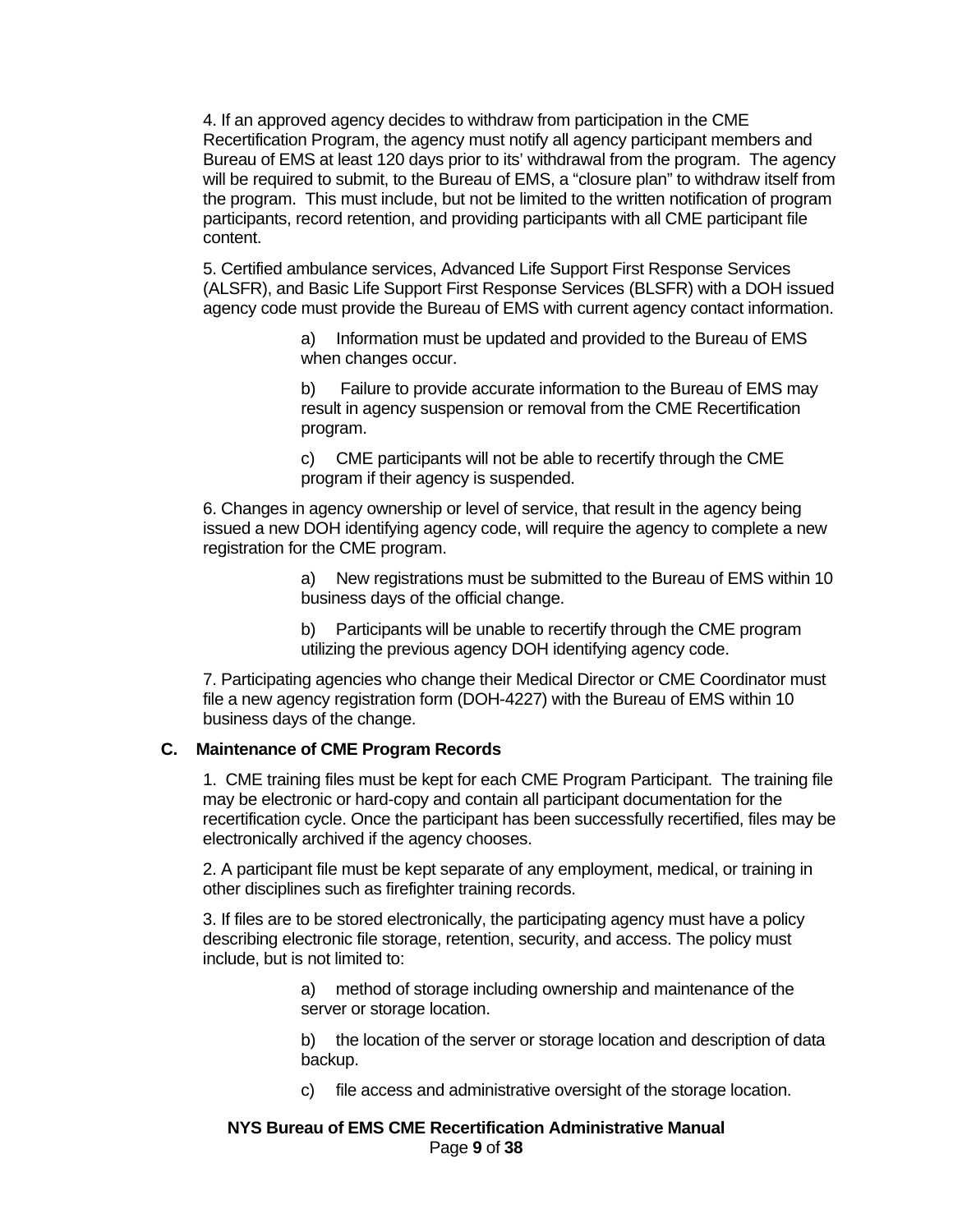d) security practices that protect access to participant personal identifying information. Security policies should also describe the method for issuing user accounts and limiting access to data by unauthorized persons.

e) providing records access to the program participant and the Bureau of EMS upon request.

f) a listing of the responsibilities of any affiliates, the participating agency, and program participants.

4. Participant training files (hard files or electronic files) must contain, but are not limited to:

- a) participant CME registration form;
- b) a copy of the participants current certifications;

c) evidence of periodic assessment of participant status in the CME program;

d) all CME course documentation in chronological order by date of event and

e) proof of psychomotor competency using psychomotor examination forms or their equivalent.

5. Documentation of CME hours earned must be included in the participant file. This documentation shall include:

- a) course title and/or the Bureau of EMS assigned course number
- b) session topic and objectives;
- c) category (core content or additional);
- d) the level of education being provided (ALS, BLS, other)
- e) the date and location of the program;
- f) participants name (first and last) and EMS Certification number;
- g) the presenter's name, qualifications, medical standing, or title;

h) time the student arrived at class and time the class ended, and/or the time student had to leave;

- i) results of testing or evaluations if assessed; and
- j) total number of CME hours earned.
- 6. When Core Content sessions are provided, the certificate of completion must:
	- a) indicate "Core Content" on the certificate;

b) include a breakdown of the National Education Standards topic area that was presented;

- c) include the level of education being provided (ALS, BLS, other);
- d) indicate the total hours earned by the participant; and

# **NYS Bureau of EMS CME Recertification Administrative Manual** Page **10** of **38**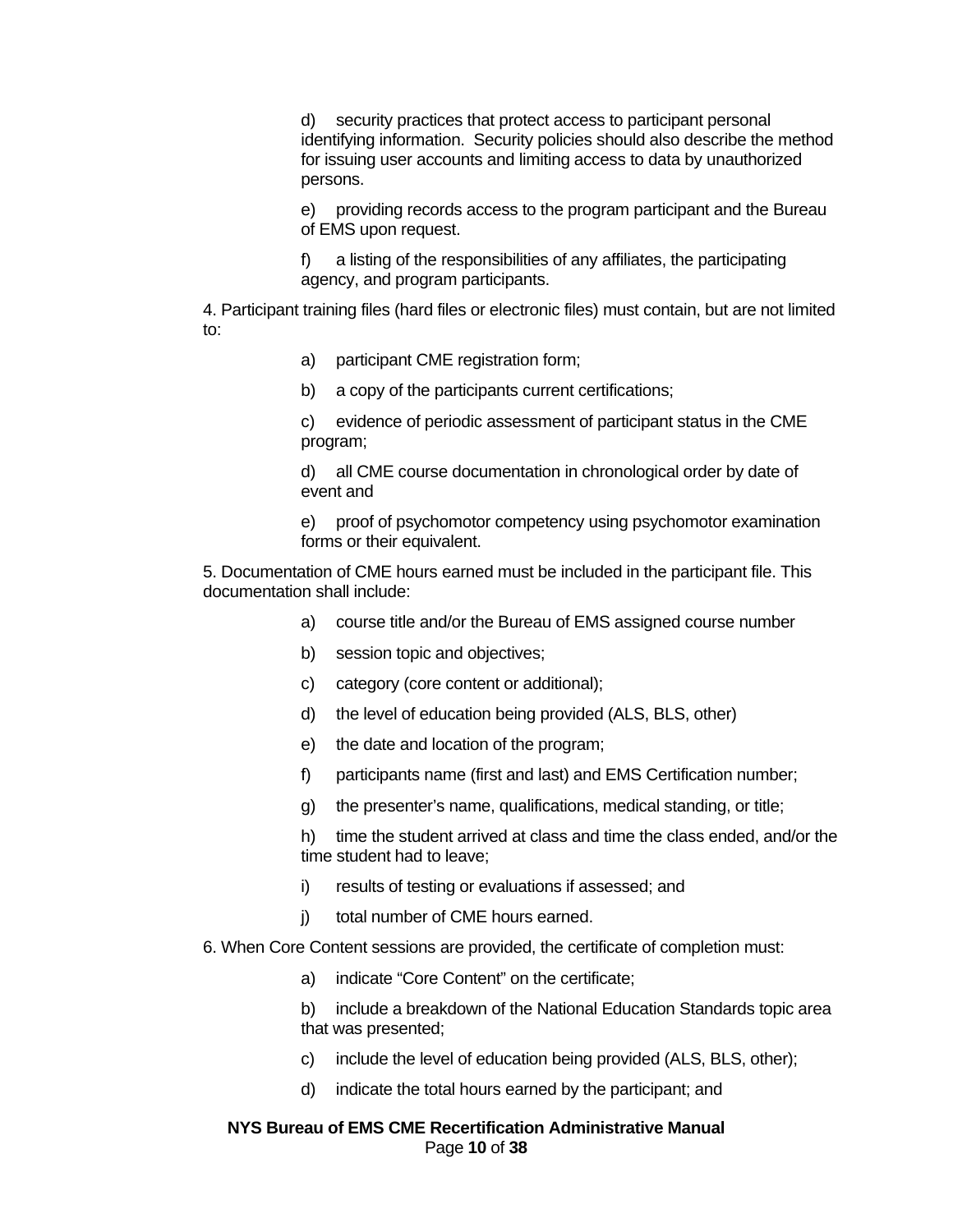e) be signed by the CIC and include the CIC number.

7. If a CME participant obtains CME hours from a source other than the agency or the agency's affiliate, the participant must provide the agency with a certificate of completion. This certificate must be retained by the agency in the CME participant's file and shall include:

a) the agency, or organization providing the class;

b) the Participants name (first and last) and the EMS Certification number;

- c) the course completion date;
- d) the session topic and summary or outline;
- e) the level of education (ALS or BLS);
- f) the total number of CME hours earned;

g) time the student arrived at class and time the class ended, or the time student had to leave. Total amount of CME hours signed by instructor or coordinator of the presentation.

h) If Core, it must indicate "Core Content" and include the CIC signature and number.

8. If a CME participant obtains CME hours through a self-study source other than the agency's approved LMS platform, the participant must provide the agency with the following to be placed in the participants file:

> a) The source (for example: magazine name and author or Internet site and URL).

b) Certificate indicating course or topic title, completion date and number of CME hours awarded.

c) If used for Core, it must be pre-approved by a qualified CIC, and signed off by that CIC.

d) If the agency is using a Learning Management System (LMS) for electronic tracking and record storage, they must ensure the system retains the same information as described above.

e) A standard CME certificate form can be found at the end of this manual. (appendix)

#### <span id="page-10-0"></span>**D. Affiliation Agreements & MOU's**

1. Each agency must maintain its own "agency" file listing each registered participant, and the CME program policies and procedures.

2. Training documentation may be kept at a central location when an affiliation agreement is in place. All participant files must be kept up to date and accurate regardless of any written agreement.

3. Affiliate options can include, but are not limited to, working with a local college, hospital, Course Sponsor, or County EMS Coordinators office. These efforts are encouraged by Bureau of EMS.

**NYS Bureau of EMS CME Recertification Administrative Manual** Page **11** of **38**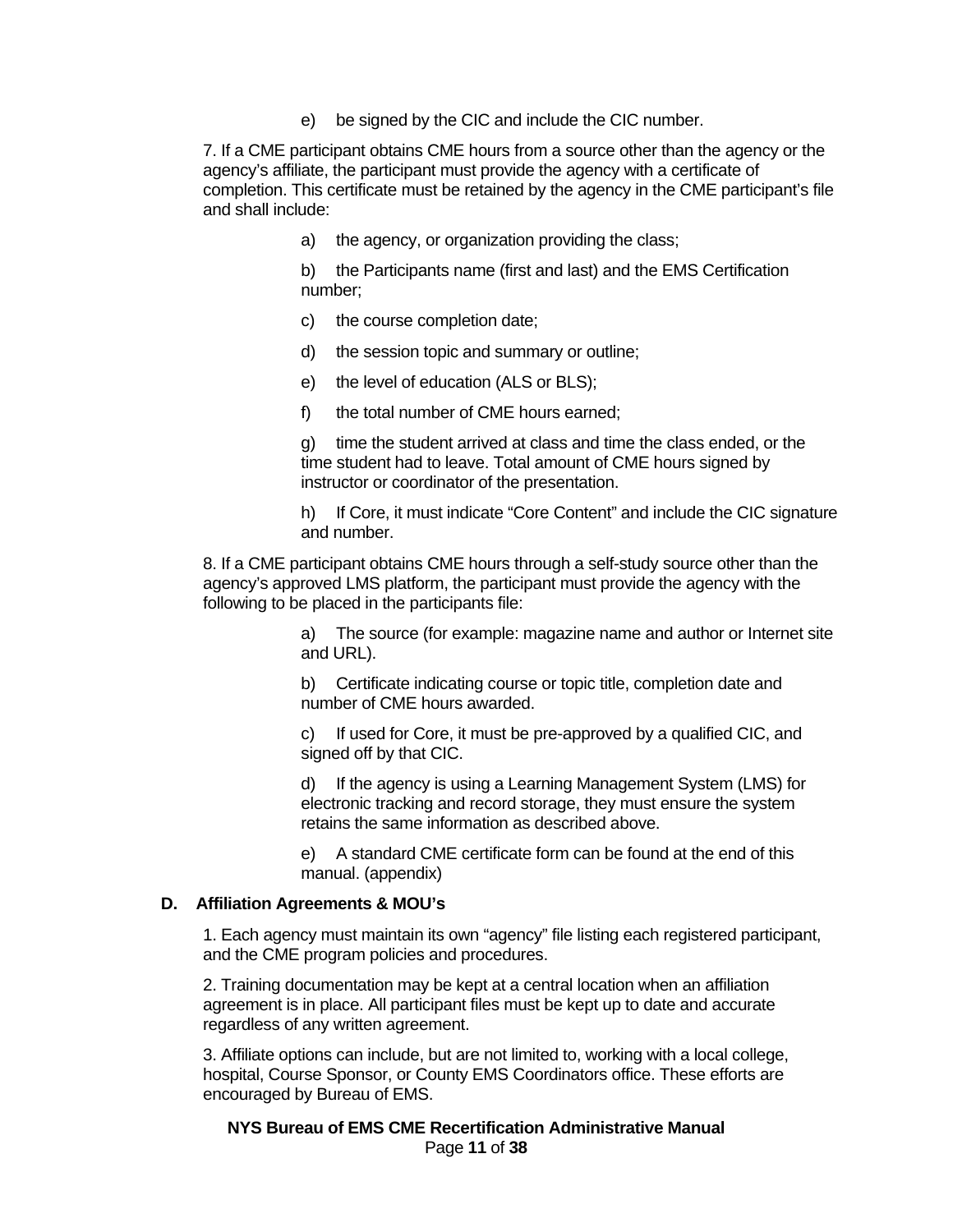4. If an affiliate option is chosen, a detailed Memorandum of Understanding (MOU) must be developed and signed by both entities and kept on file at both agencies and the Bureau of EMS. A copy of any agreement must be provided to the Bureau of EMS within 10 days of execution.

5. Affiliation agreements will differ slightly from one agency to another. Affiliation agreements must include, but are not limited to:

> a) A description of the financial responsibilities of each party including identification of the party responsible for submission of vouchers to the Bureau of EMS for reimbursement.

b) Specific details outlining each party's responsibility for the CME program including any monetary requirements of the agreement.

c) The location where participant files will be stored and how access will be provided to the affiliate, the participant, and the Bureau of EMS.

(1) Physical files may be kept at the affiliate's location as long as this is stated in the affiliation agreement and access can be guaranteed to the agency, the participant and Bureau of EMS within 24 hours of a request.

(2) Access to participant and agency files must be provided during the bi-annual agency full-service inspections by the Bureau of EMS.

d) The requirement of monthly participant summary reports to the agency from the affiliate. These reports must show the most updated information on each participant in the program.

e) Identification of the party responsible for verification of participant skills proficiency.

(1) All skills are required to be verified using Psychomotor Skills Exam Sheets (PSE Sheets) and be scenario based.

(2) PSE's should reflect skills practice over the period of certification.

f) Identification of the responsibilities of each affiliate related to the delivery of educational content. This should include a description of the type of educational content the affiliate agrees to provide to the agency and the program participants.

g) Identification of the agency and the affiliates responsibilities for verification of participant attendance. A verifiable sign-in and sign-out sheet must be used for attendance purposes.

h) Identification of names, locations, telephone numbers and address of all responsible parties from the agency and the affiliate.

6. Affiliation agreements meeting all program requirements must be reviewed and approved by the Bureau of EMS prior to implementation.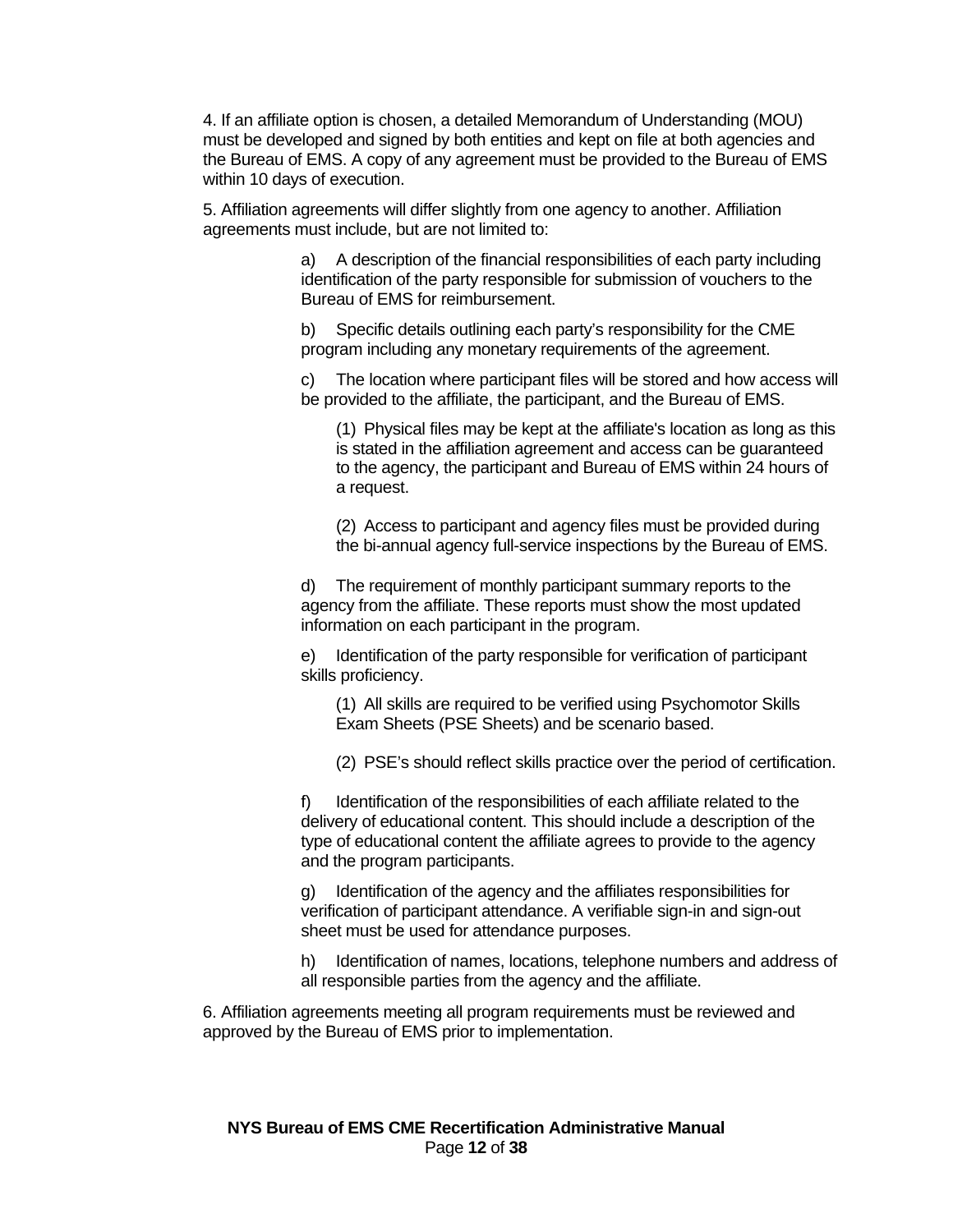# <span id="page-12-0"></span>**E. CME Coordinator**

1. Each participating agency shall designate a CME Program Coordinator to oversee the CME Program. The CME Program Coordinator is the point of contact for program participants, the Medical Director, agency affiliates and the Bureau of EMS.

2. The CME Program Coordinator must be an employee/member of the agency who will oversee the agency's CME program and continuing medical education in accordance with the NYS CME Program Administrative Manual, NYCRR Title 10, Chapter 6, Part 800 regulatory requirements, the Bureau of EMS Policy Statements, and the approved agency CME policies and procedures.

3. If there is a change in the CME Coordinator, the new CME Coordinator shall be responsible for notifying Bureau of EMS within 10 business days by submitting an updated registration form (DOH-4227).

4. Responsibilities of the CME Coordinator include:

a) Ensure all training records are maintained and filed in accordance with this Manual, NYCRR Title 10, Chapter 6, Part 800 regulatory requirements, applicable Bureau of EMS Policy Statements, and the approved agency CME policies and procedures.

b) Track all CME Program participants progress at regular intervals (minimum of every 3 months), and providing program participants with a progress report that includes, but is not limited to:

(1) the expiration date of the participants certification;

(2) the first date the participant may submit the recertification application;

(3) the last date that the participant may submit the recertification application;

(4) an accounting of core content hours achieved in each topic area;

(5) an accounting of mandatory content hours achieved in each topic area; and

(6) an accounting of individual content hours achieved.

c) Properly prepare, verify, and submit all agency CME Program paperwork to the Bureau of EMS within the required timelines.

d) Properly prepare, verify and submit all vouchers to the Bureau of EMS for payment.

#### <span id="page-12-1"></span>**F. CME Program Medical Director**

1. The Agency's Medical Director must agree to support the agency's participation in the CME Program.

2. The Medical Director should be an active participant in the administrative development of the program, the in-service training and other continuing education activities.

**NYS Bureau of EMS CME Recertification Administrative Manual** Page **13** of **38**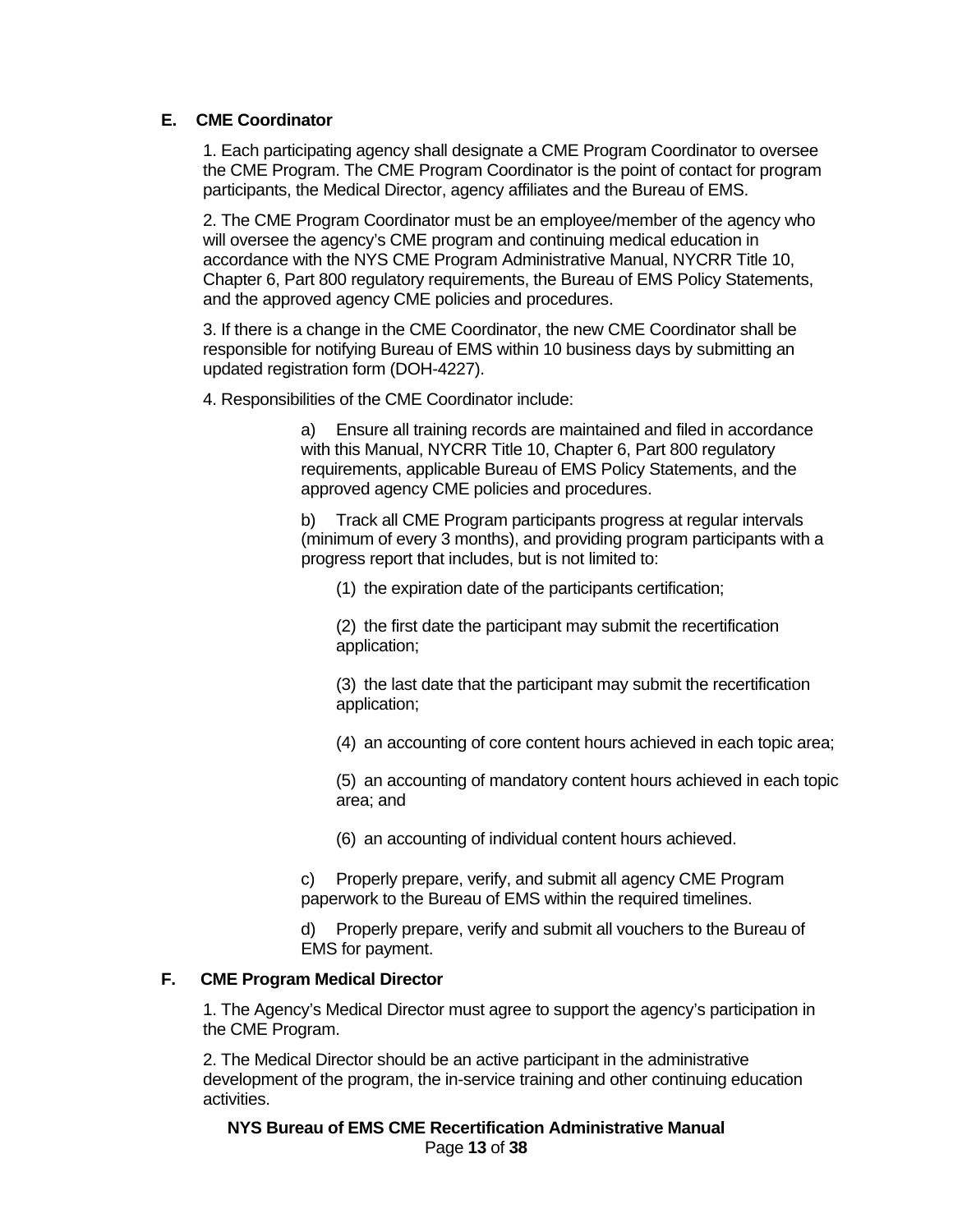3. If there is a change in the Medical Director, the agency Coordinator must notify Bureau of EMS within 10 business days by submitting an updated registration form (DOH-4227).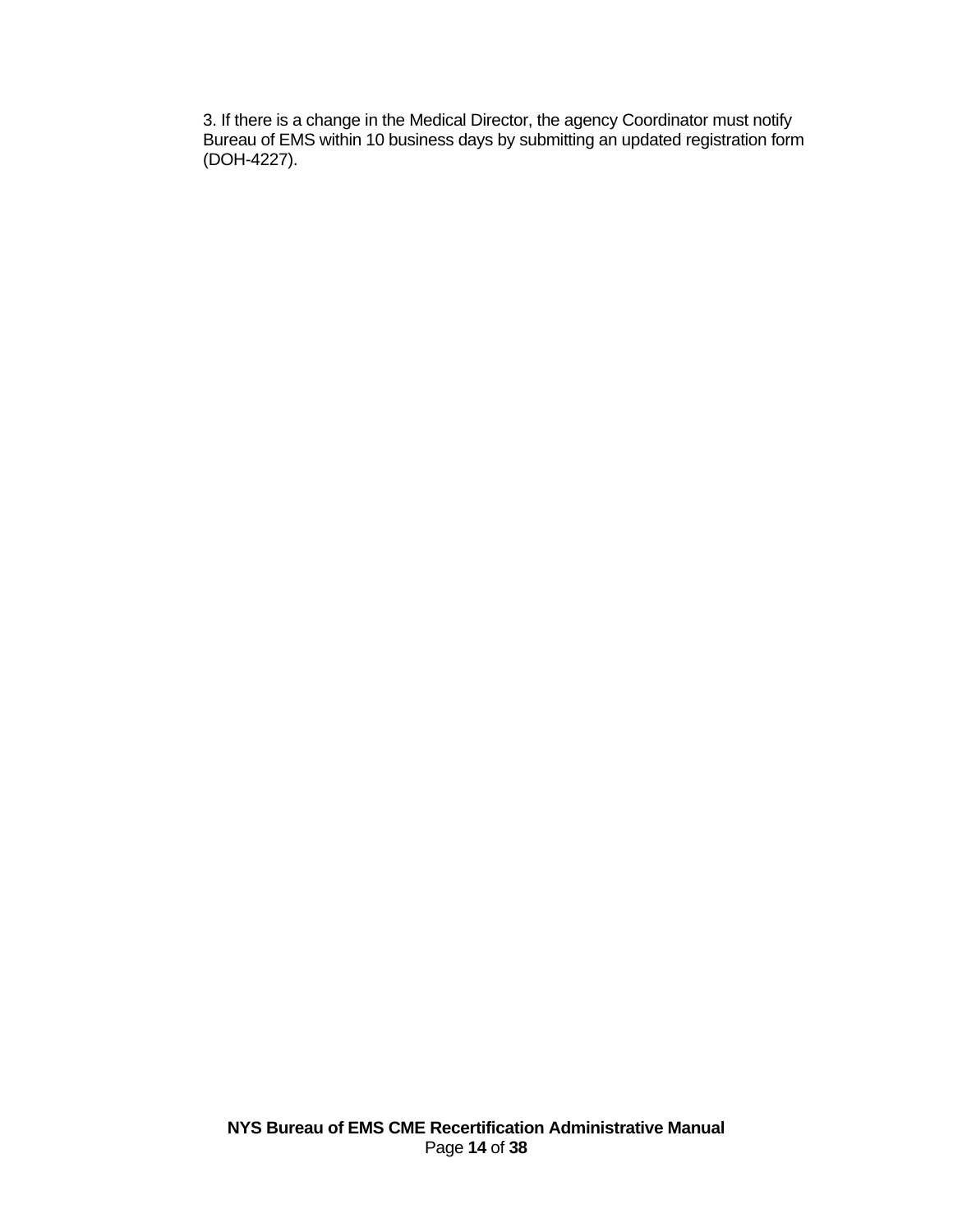#### <span id="page-14-1"></span><span id="page-14-0"></span>**III. SECTION THREE: CME PARTICIPANTS**

#### **A. Eligibility**

1. CFR's, EMTs, AEMT's, EMT-Critical Care Technicians and Paramedics may participate in the CME Recertification Program if they are:

- a) currently certified in New York State;
- b) in continuous practice;

c) are a member/employee of an agency registered in the CME program authorized to provide the level of care for which the participant is seeking recertification; and

d) meet all other Bureau of EMS program requirements as stated in this manual.

2. Individual participation in the CME program is voluntary.

a) An EMS Agency cannot require a member/employee to participate in the CME program.

b) Participants may withdraw from the program at any time.

3. While the CME program is voluntary, it is the only option for currently certified NYS Critical Care Providers to recertify at this level after August 16, 2019 (Policy Statement 17-07).

4. All CME participants, meeting the requirements outlined above, can register with the Bureau of EMS at the time of application using the recertification application for the level they are recertifying.

5. Applications to renew certification must be submitted via the Department's electronic CME Recertification Form later than 45-days of the participants certification expiring. Applications may not be submitted more than nine (9) months prior to their current certification expiration date.

6. Participants must not allow their certification to expire during the program. Expired certifications are not eligible for renewal through the CME program.

## <span id="page-14-2"></span>**B. Instructors and Instructor Candidates**

1. Certified Lab Instructors, Certified Instructor Coordinators and instructor candidates are eligible to participate in the CME Recertification Program for their provider certification. (Not teaching certification)

2. All Certified Instructor Coordinators must complete at least one original certification course at the EMT level as the CIC of record prior to teaching core content. (Refer to Bureau of EMS website for current policy statement)

3. Eligible instructors teaching core content can do so to the EMT level, regardless of certification they hold. CIC's meeting advanced teaching requirements may teach up to their level of certification. (Refer to Bureau of EMS website for current policy statement)

4. Instructors who prepare and teach topics can utilize their teaching towards the CME Program.

#### **NYS Bureau of EMS CME Recertification Administrative Manual** Page **15** of **38**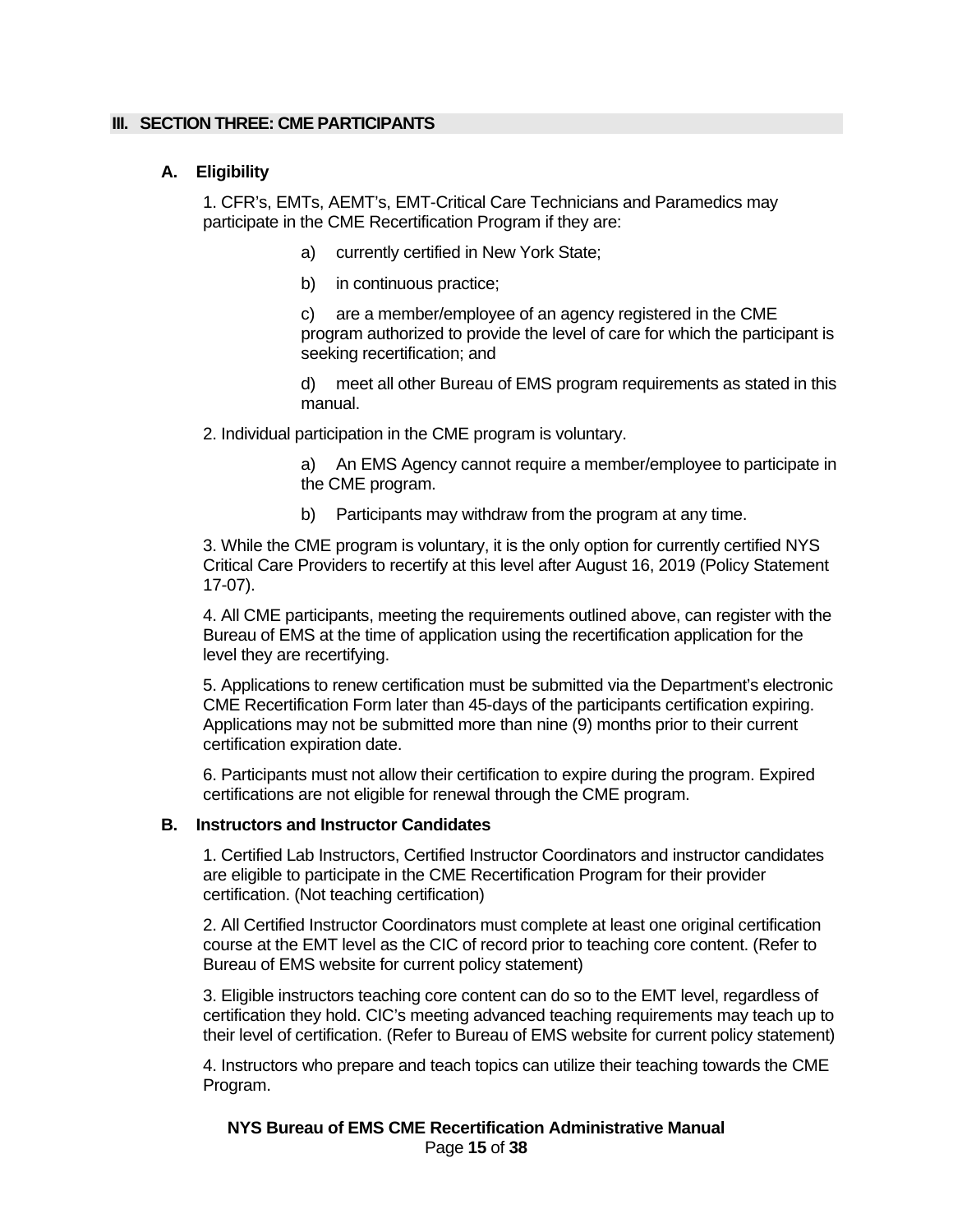a) An instructor may not utilize the same curriculum more than one time in their current recertification cycle.

b) CME hours must be verifiable through attendance records, CIC sign offs, etc.

c) There is no limit to the number of teaching hours a CIC can claim during a recertification cycle.

d) CIC, CLI courses such as NAMSE is not a Pre-hospital Clinical course. This is a teaching philosophy course, it is not valued as recertification credit.

e) Approved Bureau of EMS certified instructor updated courses may apply towards recertification credit when reviewing clinical knowledge, new science, products and/or skills.

f) A CIC who teaches an original or refresher course through traditional means or CME can claim the maximum allowable CME hours towards their Core content and additional hours.

(1) For example, an EMT CIC who teaches an original EMT course can use those hours of instruction towards their recertification through the CME program. This EMT CIC can also use the hours he/she teaches in a traditional refresher course.

(2) Documentation of these hours on the recertification application must include the course number assigned by the Bureau of EMS.

(3) These hours must be the hours that the CIC taught or was in attendance for if they were taught by another CIC or non-CIC.

(4) The CIC does not have to be the instructor for the full version of these courses.

#### <span id="page-15-0"></span>**C. Providers Certified Through Reciprocity, and Military Extension.**

1. Those providers who have obtained NYS certification through Reciprocity, or Military extension and are active certified providers at the time of application are eligible to participate and recertify in the NYS CME Recertification Program provided all CME Recertification requirements are met.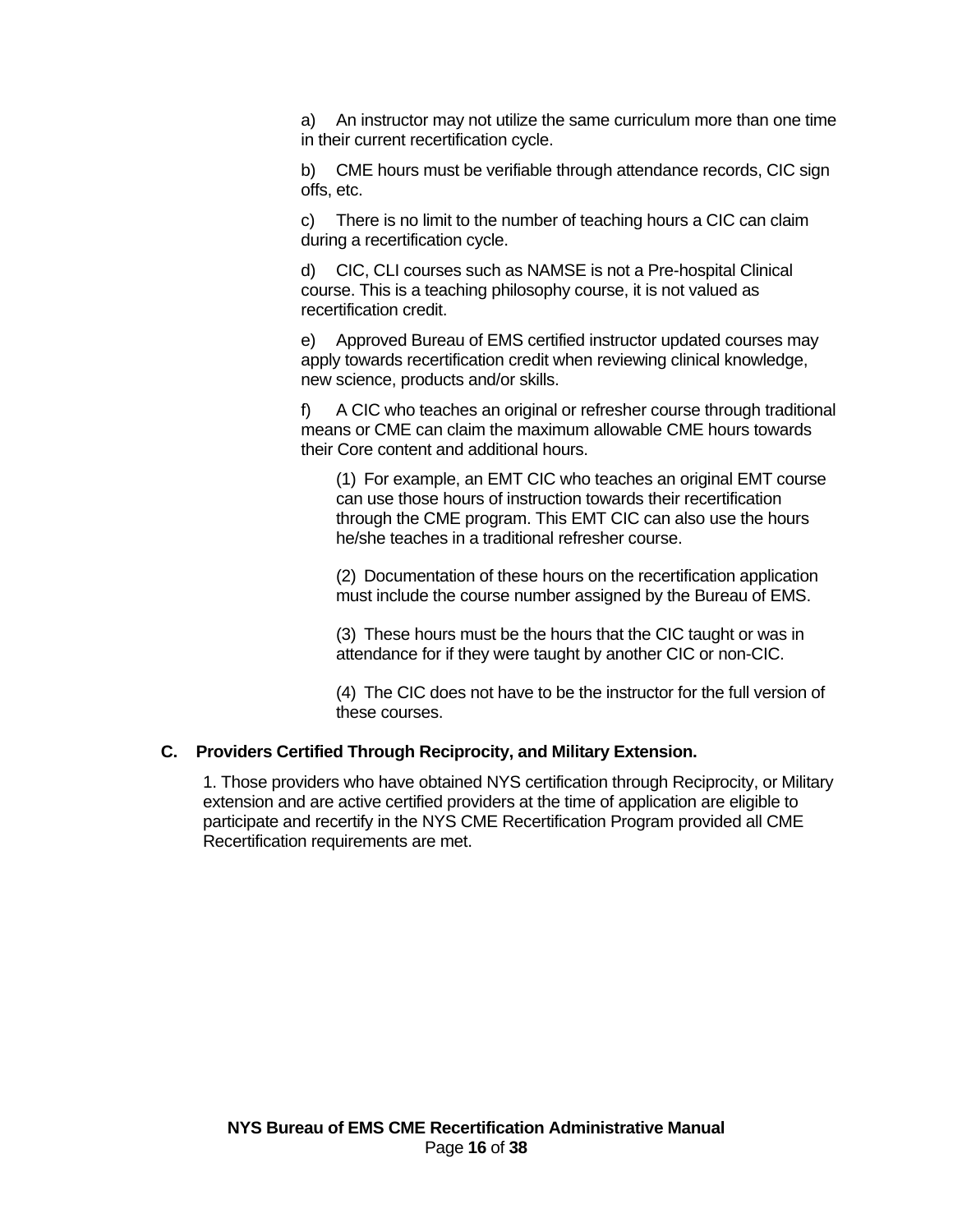## <span id="page-16-1"></span><span id="page-16-0"></span>**IV. SECTION FOUR: CME CONTENT REQUIREMENTS**

## **A. Required CMEs**

1. To renew certification a provider must:

a) Complete the minimum hours of appropriate continuing medical education (CME) for the level being recertified. This education includes:

(1) "Core" Refresher Training. (review of current National EMS Education Standards)

(2) Healthcare Provider or equivalent CPR Certification. (infant, child and adult Chocking and CPR w/AED)

(3) Advance Cardiac Life Support (ACLS) Certification. (Paramedic & EMT-CC)

(4) Pediatric Advanced Life Support (PALS) or Equivalent. (Paramedic & EMT-CC)

(5) Additional CME that is Prehospital and EMS related.

b) Verify Skills Competency. Practical Skills Exam (PSE) sheets must be used.

#### <span id="page-16-2"></span>**B. "Core" Refresher Training**

1. "Core" Refresher Training is a review of the original or refresher training for the specific level of certification.

> a) The topics are based on the National Education Standards and listed on the recertification application for that level of certification.

> b) While the "Core" refresher training is ideal for remediation, it does not expand beyond the entry level training requirements found within the standards for that level of certification.

2. CME credit towards your "Core" refresher training may be obtained through:

- a) Classroom lecture;
- b) Online training;
- c) Blended learning programs;
- d) Self-study;
- e) Teaching; and
- f) Attending education programs and conferences.

3. A New York State Certified Instructor Coordinator (CIC) must oversee and approve all "Core" content.

a) The CIC bears sole responsibility for the content of these sessions.

#### **NYS Bureau of EMS CME Recertification Administrative Manual** Page **17** of **38**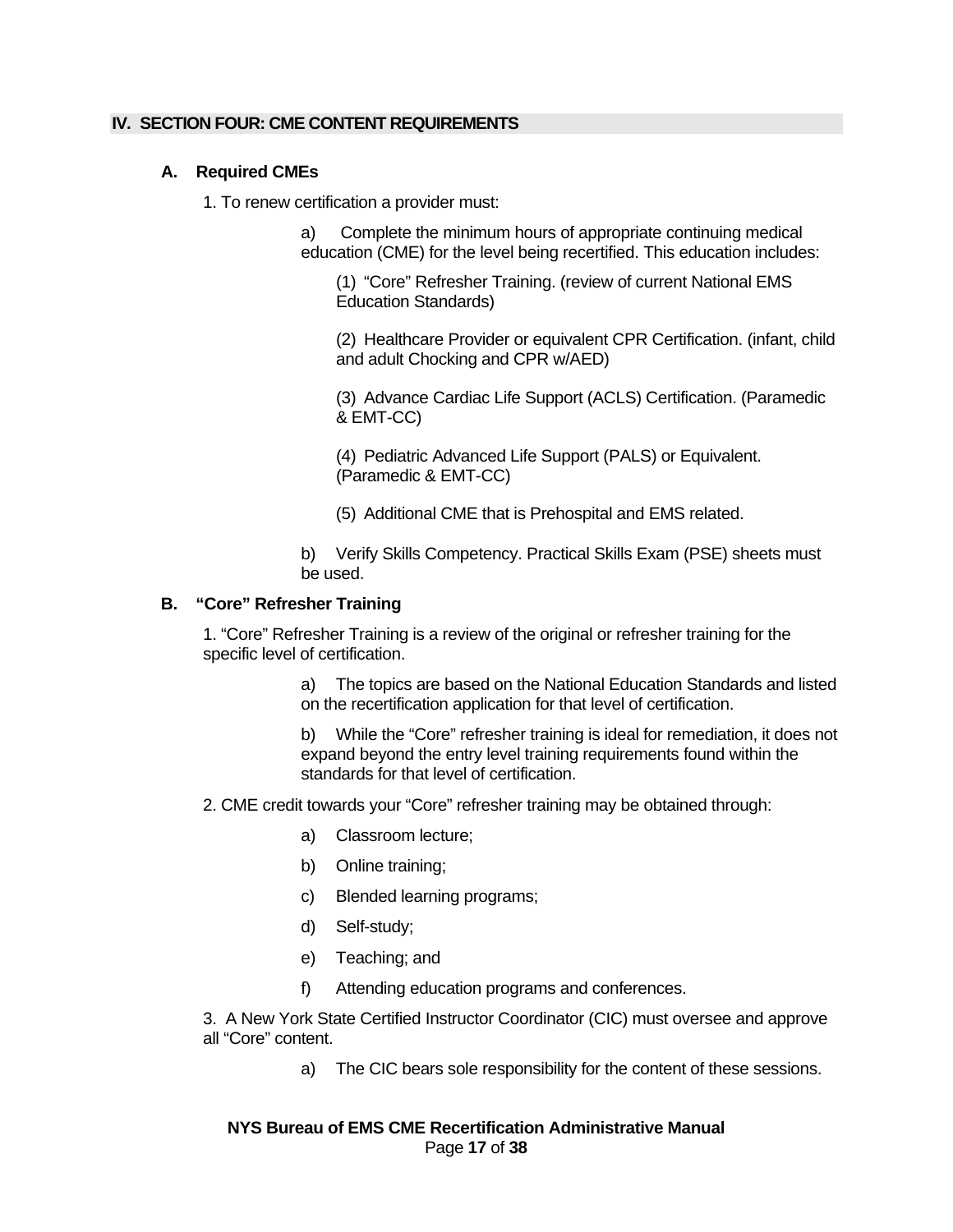b) If a CIC does not deliver the "core" content in a session, they must review the session description and objectives to assure the session meets "core" requirements.

c) The CIC must review the content of the CME and have proof that the participant attended the CME before credit can be applied.

4. If CME credit from an outside source is being requested to be used as "Core Content," the CIC must approve this through review of CME description, objectives, attendance verification, and any handouts that were obtained by the participant. Once reviewed by the CIC, the CIC can approve or deny the content to be used as "Core Content" for CME refresher.

> Example: if a participant attends an EMS conference and wishes to use some CME hours towards the Core, then the CIC must review the conference session description, presentation handouts, and verification of attendance.

5. Core content requirements for the CFR, EMT, Advanced EMT, EMT- Critical Care, and Paramedic each have specific hour and topic requirements. A detailed chart is provided in the appendix of this manual outlining the specific topic hours required of each provider level. The following is an overview of the total required hours for each provider level:

- a) CFR = 25 total hours
	- (1) Fifteen (15) hours Core Content
	- (2) Ten (10) hours non-core additional CME
- b) EMT =  $45$  total hours
	- (1) Twenty (20) hours Core Content
	- (2) Twenty-five (25) hours non-core additional CME
- c)  $AEMT = 50$  total hours
	- (1) Twenty-five (25) hours Core Content
	- (2) Twenty-five (25) hours non-core additional CME
- d) EMT-Critical Care = 55 total hours
	- (1) Thirty (30) hours Core Content
	- (2) Twenty-five (25) hours additional CME
- e) Paramedic =  $60$  total hours
	- (1) Thirty-five (35) hours Core Content
	- (2) Twenty-five (25) hours additional CME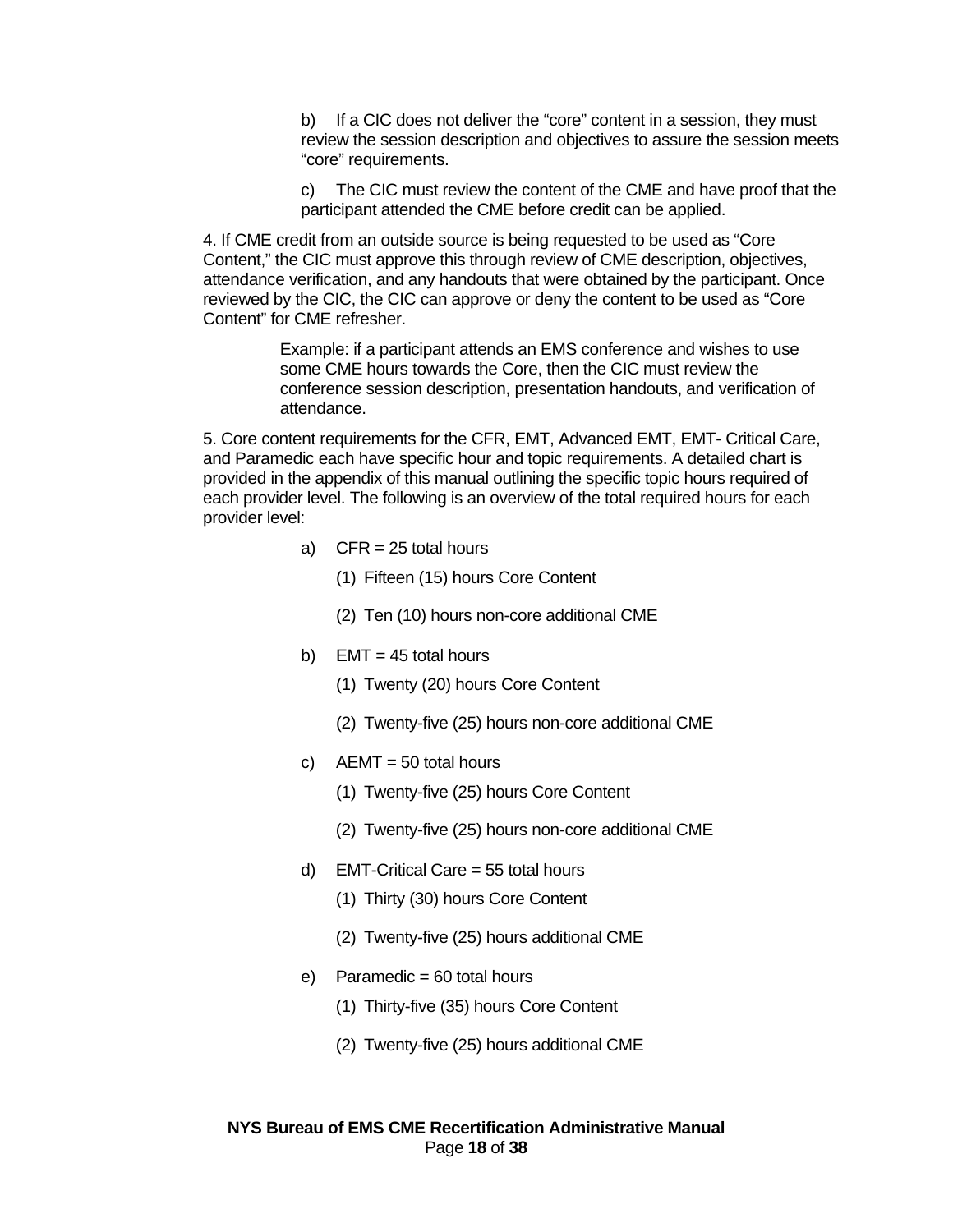6. All provider levels must include documentation of completion of mandatory non-core additional CME topic hours. These mandatory CME topic hours are included in the total number of hours provided above and include:

- a) One (1) hour- Mental Health of the EMT.
- b) One (1) hour- Patient Lifting, Moving and Transport
- c) One (1) hour Safe Transport of the Pediatric Patient
- d) Two (2) hours- Emergency Vehicle Operations

# <span id="page-18-0"></span>**C. Formal Core Refresher Training course (Using a Course Sponsorship)**

1. Many Course Sponsors offer formal courses specifically put together to meet the "Core Content" requirements. Course Sponsors may set up a "Core Content" refresher course in accordance with the Administration Manual for EMS Education programs.

> a) Funding specific to the CME program is available to the Sponsorship upon successful completion of the course for qualified students.

b) Additional rules may apply under Current Funding Policy.

2. Upon completion of the course each student must receive from the CIC, and the Course Sponsorship, a certificate listing the core topics and hours completed. The certificate must be signed by the CIC with their CIC number (see Appendix D: Sample CME Certificate).

3. Some Sponsors may allow CME Participants to attend specific portions of a traditional refresher course to fulfill their Core requirements.

> a) When completed in this manner the Course Sponsor may charge a fee for attendance, but this fee is not reimbursable through Bureau of EMS education funding.

b) The monies that the agency receives from Bureau of EMS after the participant has recertified through the CME program can be used to cover these expenses.

c) The CME Participant should not enroll as a refresher student in a traditional refresher course. If the Participant does enroll, they will not be eligible to continue in the CME program for that recertification cycle and will be required to complete the refresher course and pass the New York State written and psychomotor exam.

#### <span id="page-18-1"></span>**D. Core Content without Course Sponsor Affiliation**

1. Core Content requirements may be obtained outside of a Course Sponsor Affiliation.

a) In-house training and drills when instructed by, overseen by, or approved by a CIC.

b) On-going training programs identified as Core content through a coordinated regional or multiple agency effort.

c) EMS conferences held in New York State such as Vital Signs.

(1) These conferences offer the courses acceptable for Core content and are approved by a New York State CIC.

#### **NYS Bureau of EMS CME Recertification Administrative Manual** Page **19** of **38**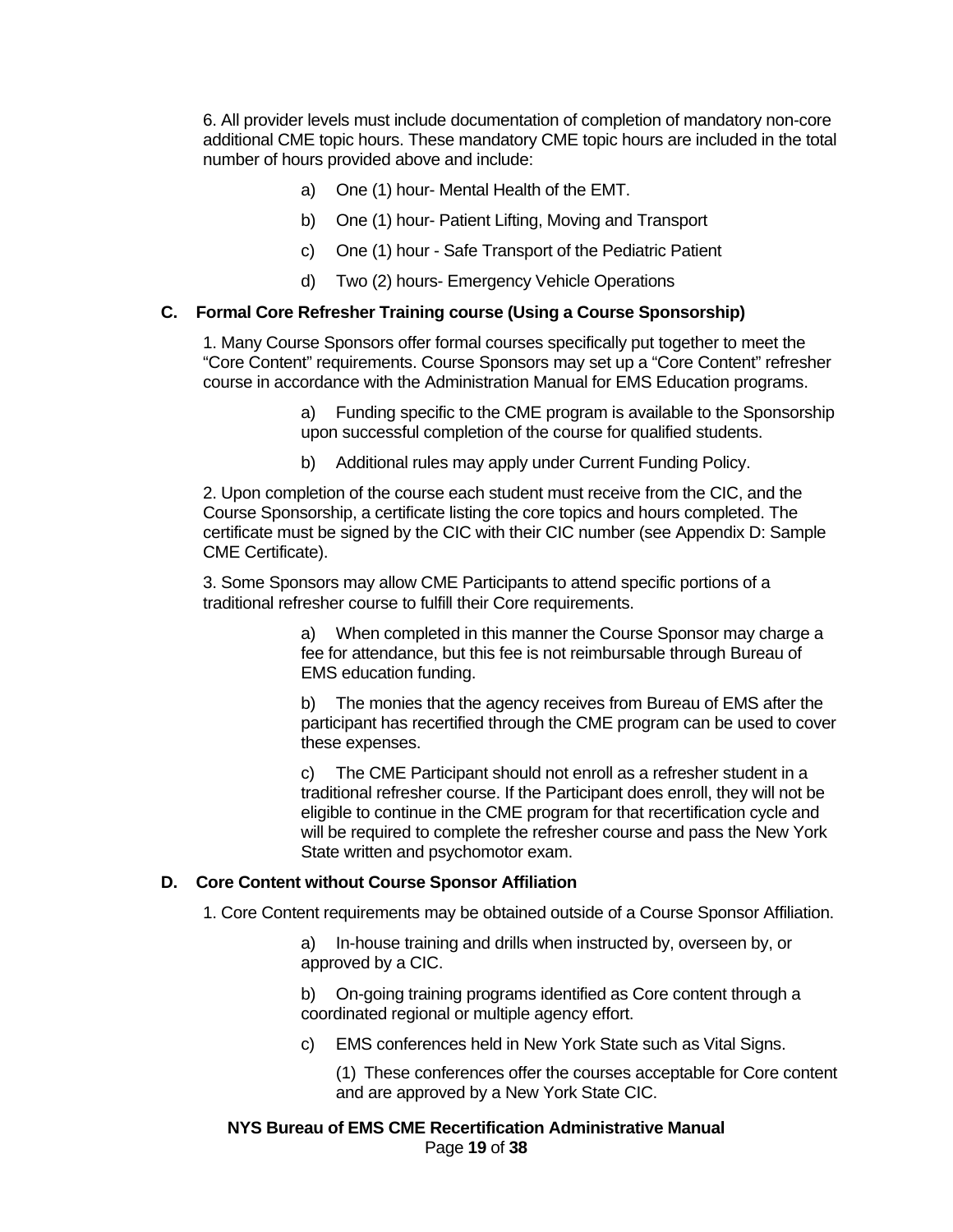(2) Credit for conference attendance applied towards Core content requires proof of topics attended and credit earned for each, not just your attendance at the conference.

d) National Continuing Education Programs ("alphabet" courses) such as PHTLS, ITLS, BTLS, PALS, PEPP, EPC, ACLS, AMLS, GEMS, etc. can also be used in combination to accumulate the required Core CME hours.

(1) These courses are standards based and do not require the oversight of a CIC.

(2) CIC's may sign off on full National Continuing Education Programs such as ACLS, BTLS, and others upon receiving documentation of completion by the participant.

(3) Credit can be applied for instruction of national education programs if you can properly document your instruction hours.

(4) Instruction hours of a course cannot exceed the total hours of the course and must adhere to the requirements outlined in Section III. B.

> (a) For example, if you teach ACLS 6 times in a year for a total of 96 hours of instruction, you cannot count instruction hours for this course in excess of 16 hours which is the total amount of time of one full course.

e) Core content through self-study.

(1) Self-study includes such methods as reading magazine articles related to pre-hospital patient care or using internet training courses.

(2) Core content hours when completed through self-study is limited to a maximum of 50% of the total required Core content hours, unless the sponsoring agency has been approved to provide 100% on-line education by Bureau of EMS. (See Section Eight: Specialty Programs)

2. A CIC must approve all Core content material and attest to the participant's completion of that educational component by signing the participants application.

#### <span id="page-19-0"></span>**E. CPR Certification**

1. CPR certification must meet current standards for American Heart Association (AHA) guidelines and include;

- a) Adult 1 & 2 Rescuer CPR + AED
- b) Adult Obstructed Airway
- c) Child 1 & 2 Rescuer CPR + AED
- d) Child Obstructed Airway

#### **NYS Bureau of EMS CME Recertification Administrative Manual** Page **20** of **38**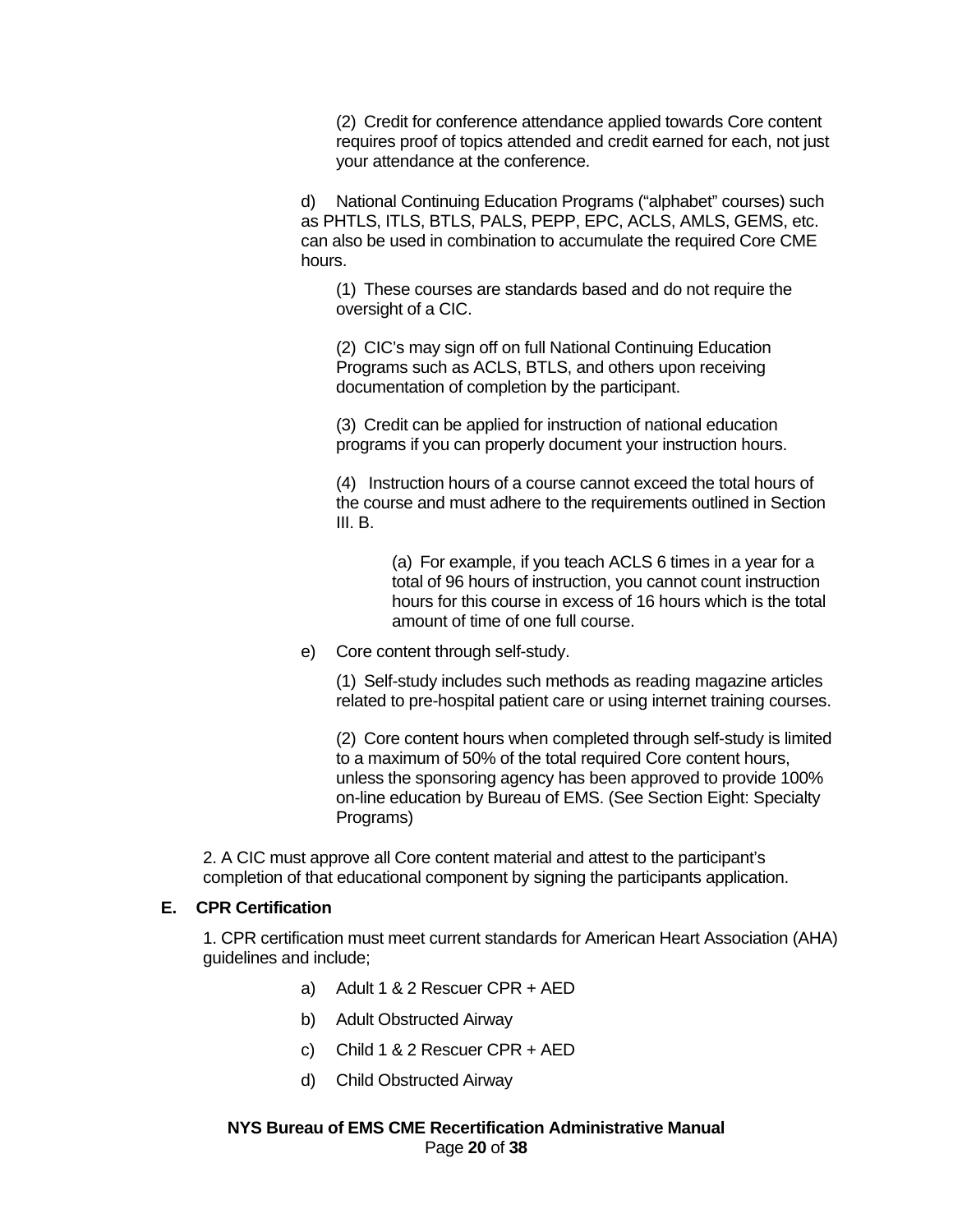- e) Infant 1 & 2 Rescuer CPR + AED
- f) Infant Obstructed Airway

2. A CPR instructor may claim a maximum of nine (9) hours of CME towards their recertification once in a recertification cycle for teaching a full CPR course that meets the requirements and content. Instructors should adhere to all requirements outlined in Section III. B.

3. A photocopy of the most current CPR certification card, with a valid expiration date must be submitted at the time of recertification.

4. Paramedics and Critical Care EMT's must also provide verification of course completion in Advance Cardiac Life Support (ACLS) and Pediatric Advanced Life support (PALS) by submitting a photocopy of their current, non-expired, certification card at the time of recertification.

5. On-line courses for learning CPR and ACLS must include a classroom component to prove skill competency in order to be accepted. Skill competency verification must be included within the participants CME file at the agency.

# <span id="page-20-0"></span>**F. Additional CME (Non-Core)**

1. Additional CMEs allow for the study of a variety of EMS related topics to fit the interest of the participant or to meet the needs of the agency and community. It allows for more options and choices for an individual provider and can be utilized to update and/or introduce new material.

2. Unlike the Core content, additional CME's are intended to expand upon the basic knowledge learned in an original EMS course. Each level of certification is required to meet a minimum of 25 additional CME hours (See Appendix A: CME Program Requirements Matrix).

#### <span id="page-20-1"></span>**G. Skills Competency**

1. All EMS providers should practice and review their skills regularly. The CME Recertification Program requires verification of competency for specific essential skills needed to perform at each level of EMS certification.

- 2. The following skills are required for each level of certification:
	- a) **CFR**
		- (1) Patient Assessment, Medical & Trauma;

(2) Airway & Ventilation including; Airway Adjuncts, Supplemental Oxygen, One and Two Rescuer Bag Valve Mask;

- (3) Hemorrhage Control; and
- (4) Cardiac Arrest with Automatic External Defibrillator (AED).
- b) **EMT**
	- (1) Patient Assessment, Medical & Trauma;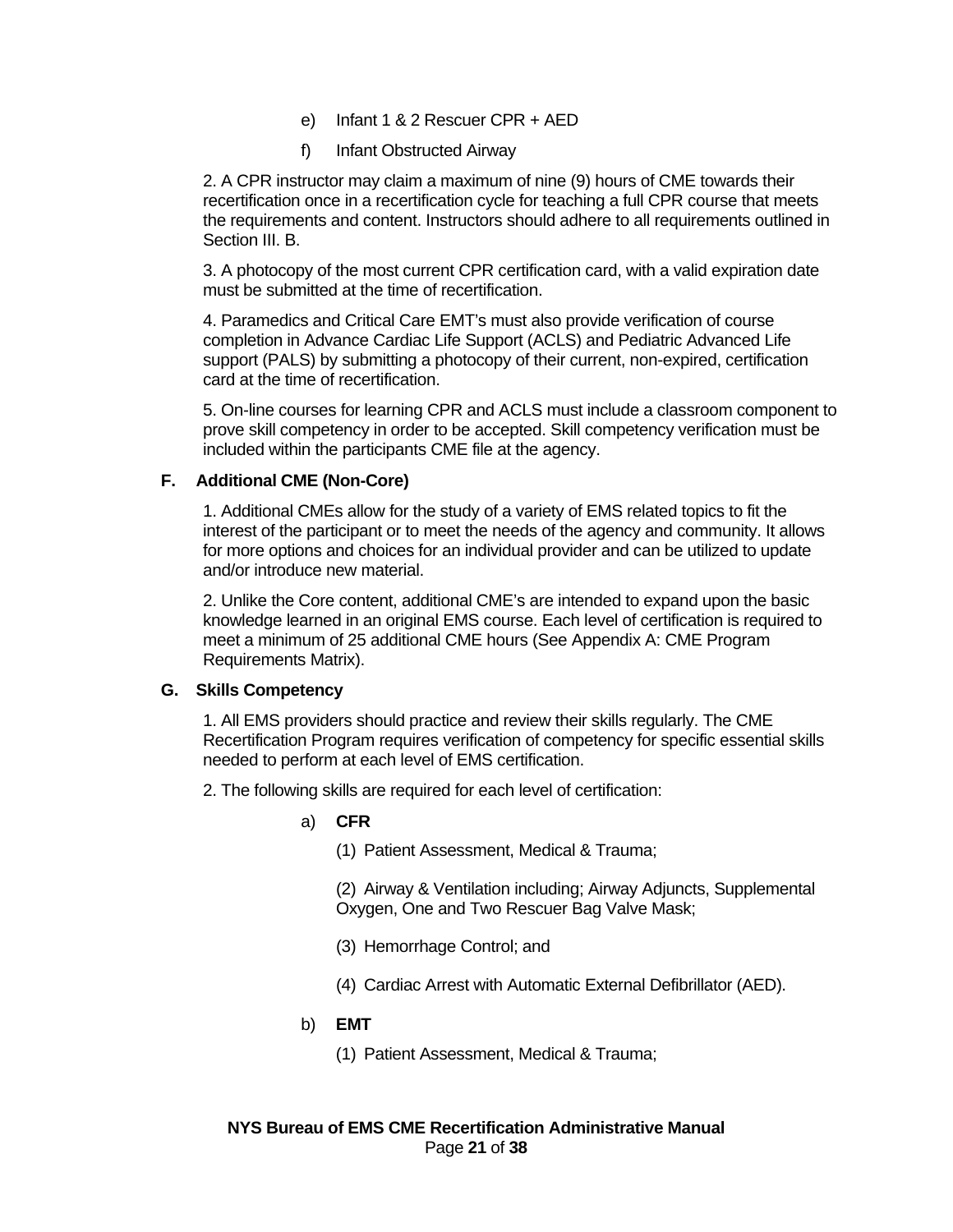(2) Airway & Ventilation including; Airway Adjuncts, Supplemental Oxygen, One and Two Rescuer Bag Valve Mask;

(3) Hemorrhage Control;

(4) Splinting including; Long bone injury, Joint Injury, and Traction Splinting; and

(5) Cardiac Arrest with Automatic External Defibrillator (AED).

# c) **AEMT**

(1) Patient Assessment, Medical & Trauma;

(2) Airway & Ventilation including; Basic and advanced Adjuncts, Supplemental Oxygen, one & two rescuer Bag Valve Mask;

(3) Cardiac Arrest Management with Automatic External Defibrillator (AED);

(4) Hemorrhage Control;

(5) Splinting including; Long bone injury, Joint Injury, and Traction Splinting; and

(6) IV/IO Therapy & Medication Administration.

#### d) **EMT- Critical Care**

(1) Patient Assessment, Medical & Trauma;

(2) Airway & Ventilation including; Basic and advanced Adjuncts, Supplemental Oxygen, one & two rescuer Bag Valve Mask;

(3) Cardiac Arrest Management to include; Knowledge of Monitor/Defibrillator, Therapeutic Modalities, Megacode;

(4) Hemorrhage Control;

(5) Splinting including; Long bone injury, Joint Injury, and Traction Splinting; and

(6) IV/IO Therapy & Medication Administration.

#### e) **EMT- Paramedic**

(1) Patient Assessment, Medical & Trauma;

(2) Airway & Ventilation including; Basic and advanced Adjuncts, Supplemental Oxygen, one & two rescuer Bag Valve Mask;

(3) Cardiac Arrest Management to include; Knowledge of Monitor/Defibrillator, Therapeutic Modalities, Megacode;

**NYS Bureau of EMS CME Recertification Administrative Manual** Page **22** of **38**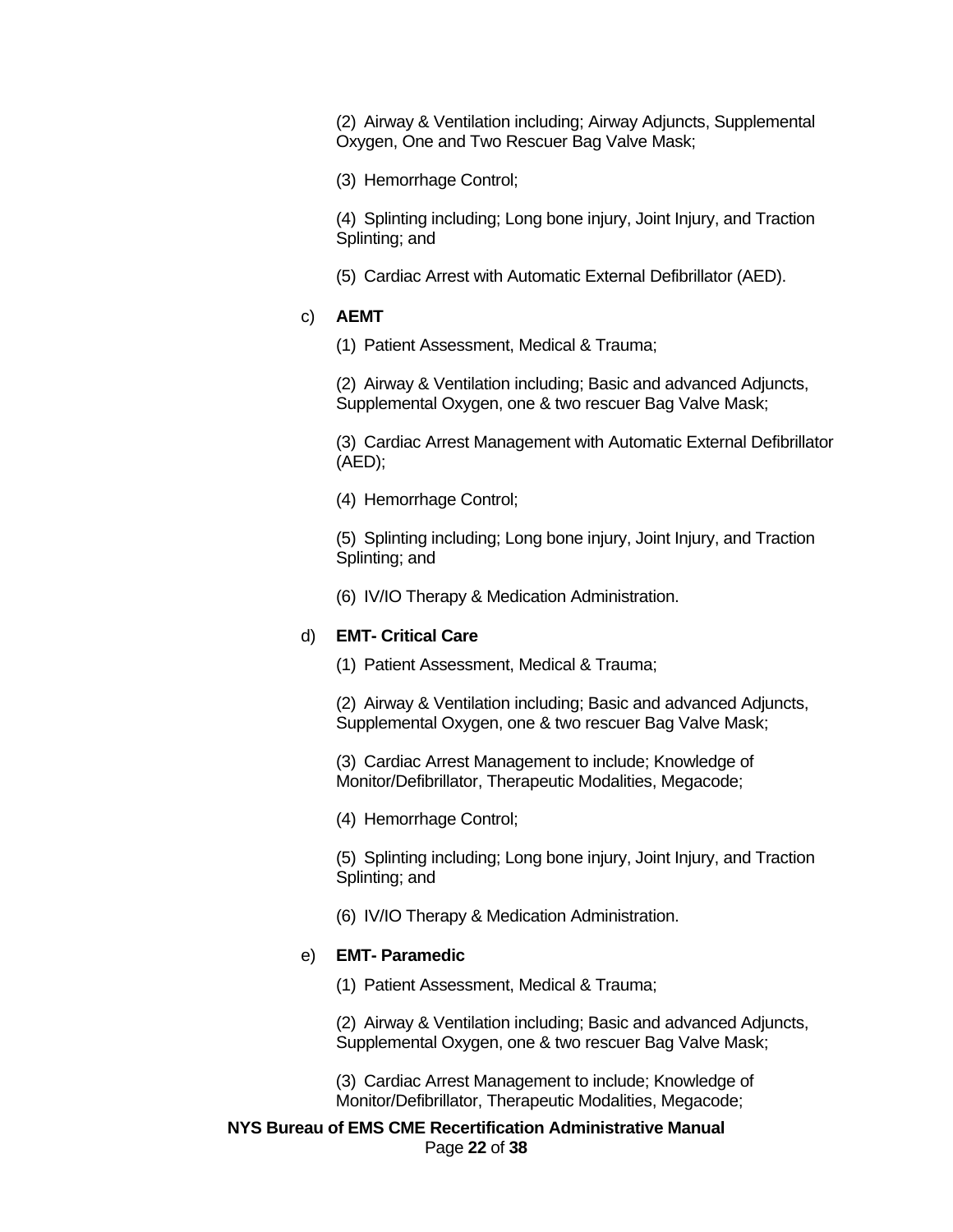(4) Hemorrhage Control;

(5) Splinting including; Long bone injury, Joint Injury, and Traction Splinting; and

(6) IV/IO Therapy & Medication Administration.

3. The use of psychomotor examination sheets is not intended to be a formal (pass/fail) psychomotor examination. The Bureau of EMS encourages continuous assessment of the providers skills throughout the period of certification.

> a) Each skill can be signed off after successful demonstration of the participants competency in the skill.

b) This is accomplished through direct observation and documentation on NYS approved Practical Skills Exam sheets (PSES).

c) Each Skill sheet must have the signature of the Training Officer attests to the proficiency of the skills practiced.

d) All agencies, and Course Sponsorships must use the Practical Skill Exam Sheets (PSES) for skills review. These PSE sheets will then be kept in the participants CME file and produced upon request by Bureau of EMS.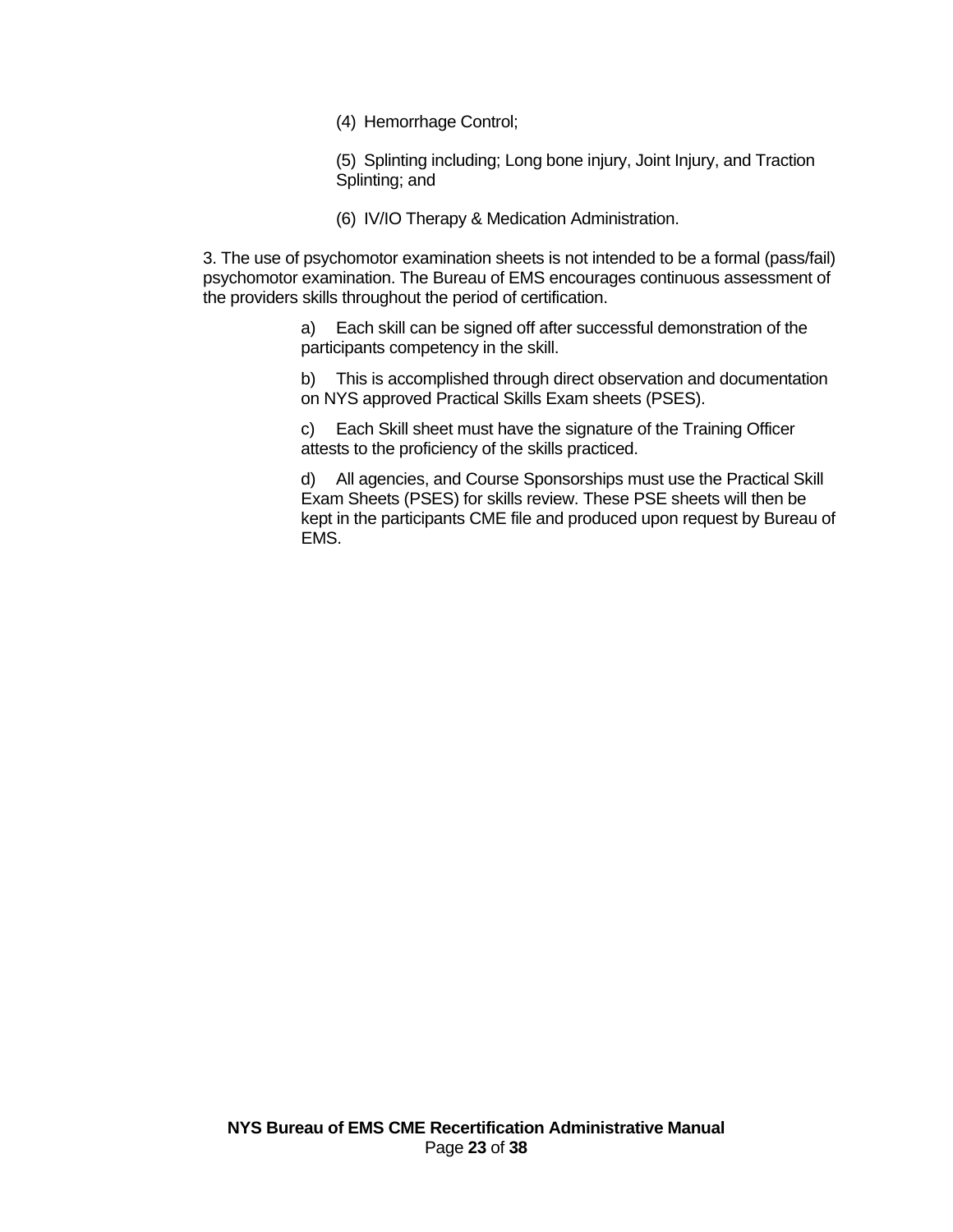# <span id="page-23-1"></span><span id="page-23-0"></span>**V. SECTION FIVE: CME RECERTIFICATION APPLICATION**

## **A. Registration**

1. Participants of the CME program must be an active member of a participating agency.

2. Participant registration may be done at the time of application.

3. Page one of the application details the requirements the participant must agree to, and initial. This will enroll the participant with the participating agency and identify where all records must be retained for that recertification cycle.

#### <span id="page-23-2"></span>**B. Recertification Forms**

1. Participants must submit the appropriate New York State CME Recertification Application for the level of certification the participant is seeking to renew.

2. National Registry, out of state, or any form used in place of the approved NYS Recertification Application form will be denied for recertification and returned to the applicant.

3. All acceptable applications for recertification may be downloaded from the Bureau of EMS web site in fillable Adobe Acrobat format.

#### <span id="page-23-3"></span>**C. Personal information**

1. When completing the recertification application, be sure to include:

- a) the applicant's NYS EMS certification number;
- b) the last four digits of the applicant's social security number;
- c) the applicant's phone number; and
- d) the applicant's current address.

2. The information contained in the application will be used to identify the participant and verify eligibility for recertification through the CME Recertification Program

3. The EMS provider recertification card will be mailed to the address provided on the application.

4. The Bureau of EMS may contact the applicant to return the application in the event of any unforeseen problems in the application or documentation submitted.

#### <span id="page-23-4"></span>**D. Criminal Affirmation**

1. The applicant should sign the criminal affirmation only if they have not been convicted of, and are not currently charged with, a misdemeanor or felony in accordance with 10 NYCRR Part 800.

> a) Not signing is not an automatic bar from recertification and the participant should still submit their application.

b) The Department of Health will determine if a charge or conviction (if any) is applicable under the provisions of 10 NYCRR Part 800.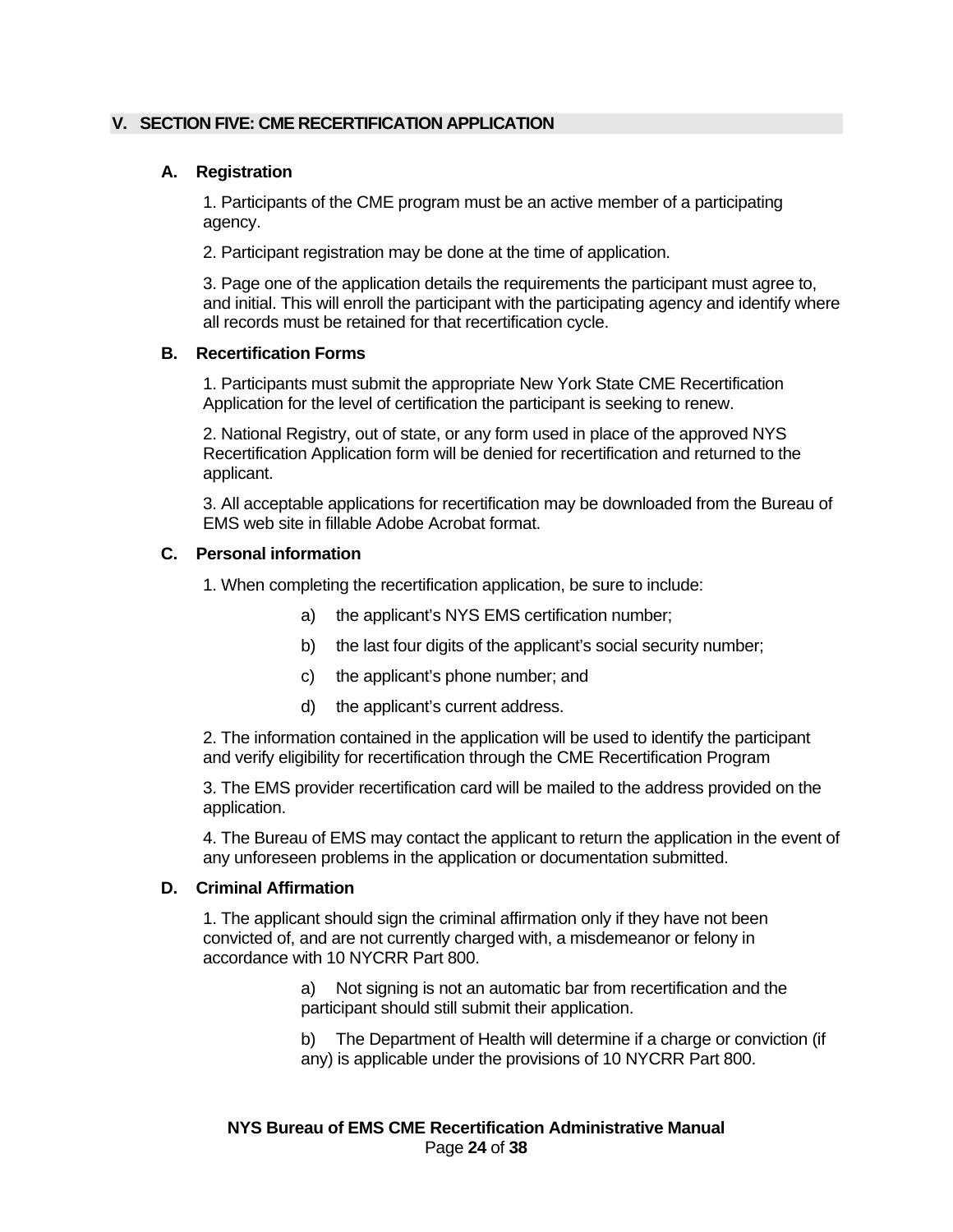2. The criminal affirmation signature should be signed at the time of submission. Applications containing signatures older than 60 days, from the date of submission to the Bureau of EMS, will not be accepted.

# <span id="page-24-0"></span>**E. Documenting CME's**

1. Document each topic, the date of the course, the CME hours earned, course title, or Bureau of EMS assigned course number (if applicable) and, the source for that topic as it is filed in the participant CME folder (Refer to Agency Responsibilities for record keeping).

2. For the core component, the application should reflect the total hours earned for each section, and the source of those hours.

3. For all certification levels, CFR, EMT, AEMT, EMT – Critical Care and Paramedic, the responsible CIC must sign attesting to the completion and documentation of the participant's core refresher training.

4. Documenting the source means, documenting where the material came from.

Example: Core topic; airway. Source; Brady, Edition 11. Or, course # 1234 or, Target Solutions and the URL to that topic.

#### <span id="page-24-1"></span>**F. Additional Non-core Documentation;**

1. List each topic or course. Indicate the source, the date of completion and the CME hours earned for that training session.

> Example; Course #, or topic, name of presenter, or entity sponsoring the course, date of completion and the CME hours earned.

2. When listing National Courses list the name of the course and the source, hours earned to complete the course, and the date of completion.

Example; PHTLS, ABC Ambulance Service, 04/09/2019, 16 Hours.

3. Attendance to Conferences and Seminars can earn several hours towards the additional CME requirements.

> a) When listing these CME's on your application you must list the conference name, topics attended, and CME hours earned.

b) Do not list only the name of the conference. Credit is earned based on the topics you attended while at that event.

## Acceptable Example resulting in approval of credit

| <b>EMS World Expo:</b>                      |          |        |
|---------------------------------------------|----------|--------|
| Drug Overdoses                              | 09.28.19 | 1.5hrs |
| <b>LGBT &amp; Gender Identity</b>           | 09.28.19 | 1.5hrs |
| <b>EMS Providers Personal Mental Health</b> | 09.28.19 | 1.5hrs |

Unacceptable Example resulting in denial of credit

| EMS World Expo | 09.28.19 | 4.5hrs |
|----------------|----------|--------|
|----------------|----------|--------|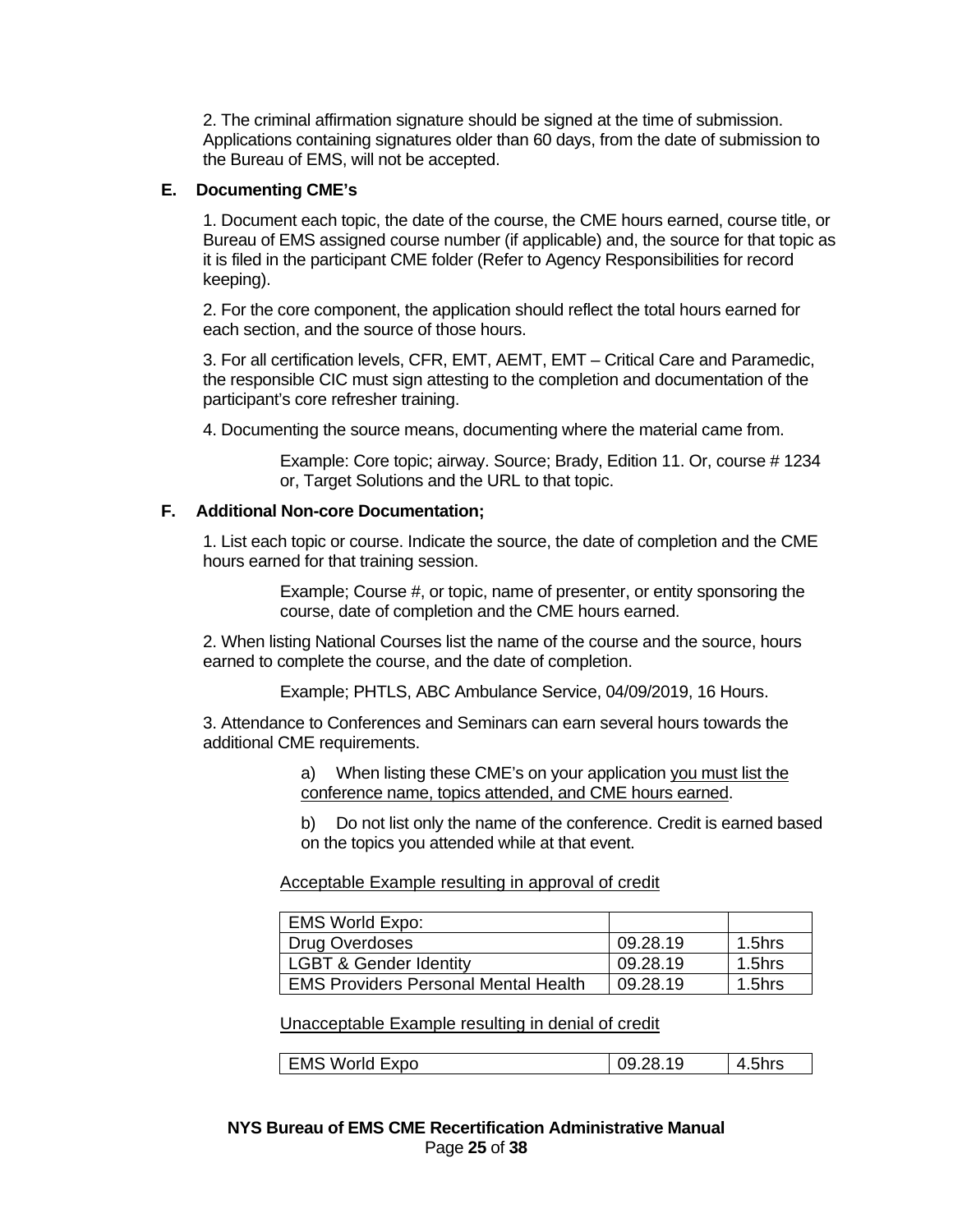4. CME sessions listed on the recertification application must be reflected in the participant's CME file.

Example:

Participant collects CME's from several sources over the period of certification between June 2018, and June 2021. CME's earned should be listed starting with June 2018 and continued chronologically through to May 2021.

# <span id="page-25-0"></span>**G. Electronic Documentation**

1. When using electronic record keeping a participant must still submit an official Bureau of EMS recertification application for that level of certification.

2. Agencies are encouraged to scan records and upload to a reputable LMS platform.

# <span id="page-25-1"></span>**H. Verifying skills**

1. For all provider levels, the agency Training Officer must verify that the providers have maintained appropriate skills proficiency.

2. A Participants skills assessment must be documented on Bureau of EMS approved PSE test forms and signed by the Training Officer upon completion.

3. Documentation of skills proficiency using the psychomotor examination sheets is not intended to be a formal (pass/fail) psychomotor examination test. These forms help to assure all elements of that skill are assessed and documented.

# <span id="page-25-2"></span>**I. Proof of CPR, PALS & ACLS Training**

1. When the application has been completed a copy (both front and back) of the participant's current, not expired, CPR card must be attached to the application.

2. Paramedics and EMT-CC must also submit proof of ACLS and PALS certification by providing a copy, (originals will not be accepted) both front and back of a current (not expired) ACLS and PALS card.

# <span id="page-25-3"></span>**J. Signatures**

1. Upon completion of the application the participant and the agency Coordinator must sign the application on page one.

# <span id="page-25-4"></span>**K. 45-Day Rule**

1. When submitting the participant application, it must be post marked no more than nine (9) months and no later than 45-days prior to your current certification expiration date.

2. Applications received more than nine (9) months before a participant's certification expiration may be processed, however, the participant will lose any time left on their current certification.

3. Late applications, those postmarked after the 45 days prior to but, before the participants certification expires may result in denied recertification.

> a) Participants who have been denied recertification due to expired certification or late submission will need to enroll into a traditional refresher course to become recertified.

**NYS Bureau of EMS CME Recertification Administrative Manual** Page **26** of **38**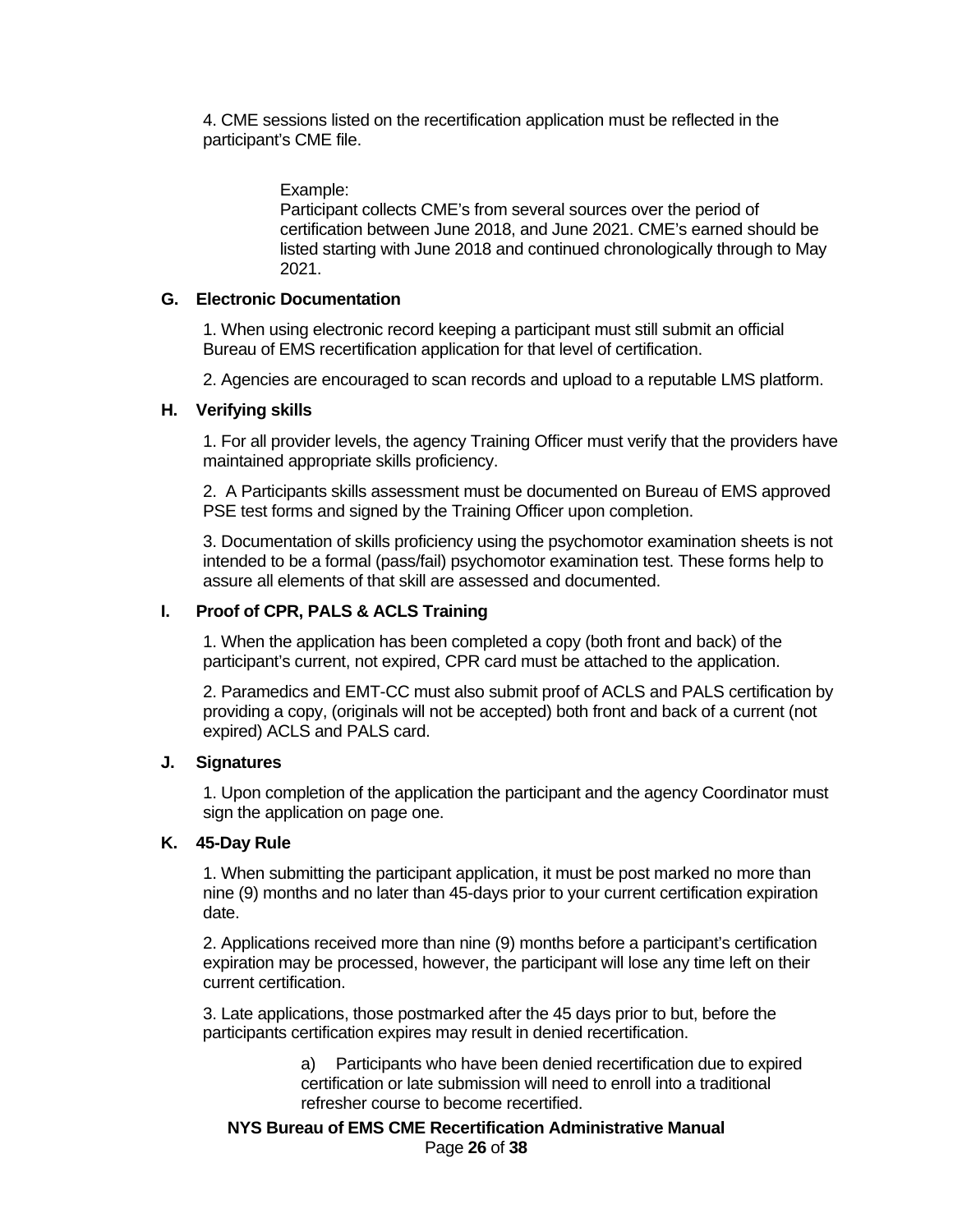b) No extensions of certification dates can be granted unless the participant meets the requirements for a traditional military extension.

4. For EMT-Critical Care Technicians, the CME Recertification Program is the only available option for recertification.

5. For the protection of the participant and the EMS agency, the Bureau of EMS strongly recommends that all submissions for CME recertification be sent using a return-receipt or tracking method of delivery.

> a) If the submission is received after the 45-day deadline, the participant may not receive EMS recertification.

b) The Bureau of EMS is not responsible for recertification applications that were not received.

#### <span id="page-26-0"></span>**L. Electronic Submission**

1. In the interest of reducing paper flow and providing a more secure method for CME, participants must submit CME Recertification applications to the Bureau of EMS using the electronic web form located on the BEMS website at:

<https://www.health.ny.gov/professionals/ems/certification/cmerecert.htm>

2. After submitting the electronic form, the applicant and submitter (if different) will receive an electronic receipt of the submitted document. This receipt will provide verification that the submission was received by the Department and is under review. The receipt is not an approval of the application for recertification.

#### <span id="page-26-1"></span>**M. Expired Certification**

1. Applications submitted electronically after the participants certification has expired will be denied certification through CME.

2. Participants denied certification due to a late application, or expired certification will need to enroll into a traditional refresher course to become recertified.

#### <span id="page-26-2"></span>**N. Receiving the New Card**

1. Once the application has been submitted to the Bureau of EMS, please allow up to 6 weeks for processing.

2. Bureau of EMS is not responsible for applications not received due to courier, mail, or any form of electronic submission.

3. Bureau of EMS strongly recommends using forms of traceable delivery when submitting applications. Bureau of EMS is not responsible for documents that have not been successfully submitted.

4. A copy of the participant's new recertification card must be presented to the agency Coordinator, be copied and placed in the participant's CME file at the agency. If records are kept electronically, the card should be scanned and uploaded to the participant's file.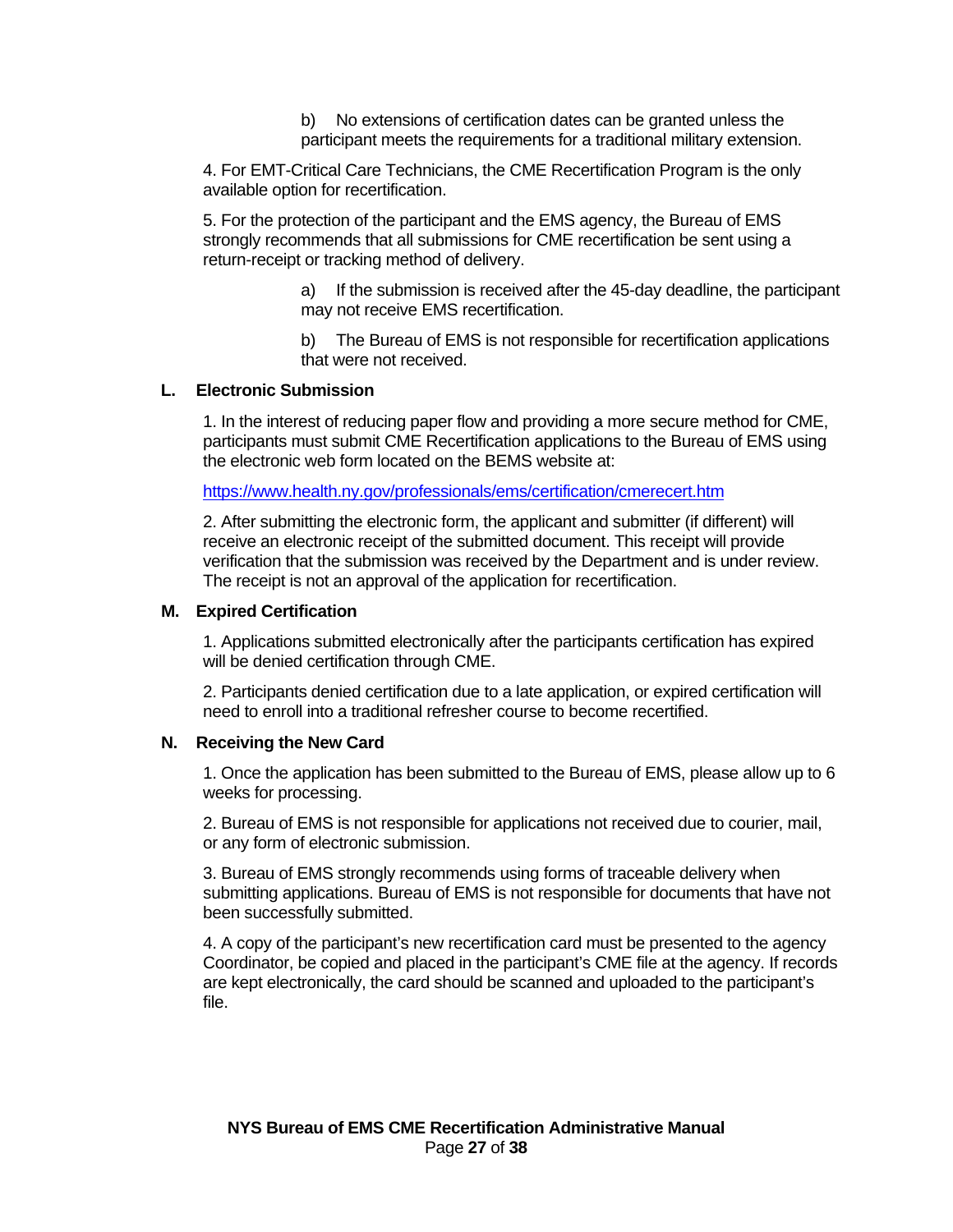#### <span id="page-27-1"></span><span id="page-27-0"></span>**VI. SECTION SIX: PROGRAM FUNDING**

# **A. Funding**

1. Funding is available for the core refresher portion of the CME Recertification Program provided the agency and the participant is eligible for reimbursement. Either the course sponsor or the agency, but not both, may submit for education funding reimbursement.

2. Funding is only available for the Core refresher CME's. All reimbursements are paid directly to the course sponsor or participating agency and not the individual participant.

3. All funds received from Bureau of EMS must be utilized for training purposes only.

4. A separate account and/or budget line must be used to keep all Bureau of EMS funds.

5. Course sponsors and agencies must adhere to the current Bureau of EMS Funding Policy Statement found on the Bureau of EMS web site.

#### <span id="page-27-2"></span>**B. Course Sponsor Vouchering**

1. A Course Sponsor offering CME Core Content refresher training that covers all the required core content curriculum may request funding reimbursement for an EMS refresher candidate, provided that candidate has completed the core refresher requirements and an affiliation agreement is in place with the participating agency.

2. The course sponsor must submit a Course Sponsorship standard voucher (AC-3253s). In addition, the course sponsor must submit the voucher with a course memorandum listing each student with their certification number and level of training.

3. The course sponsor must submit the required voucher and memorandum no later than ninety (90) days after the completion of the core refresher training course.

## <span id="page-27-3"></span>**C. Agency Vouchering**

1. Participating agencies may voucher for Core Content refresher training expenses only after the participant has successfully been recertified through the CME program and only if a course sponsor has not already submitted for payment.

2. The agency must submit an agency standard voucher (AC-3253s) filling out all required fields including box 6 listing the name, level of certification, and the certification number of each provider for whom reimbursement is requested.

3. Vouchers must be submitted to Bureau of EMS no later than 15 days after the participants certification expiration date.

4. Any voucher received after the 15 days, may not be eligible for payment.

5. It is the agencies responsibility to assure they obtain a copy of the participant's new certification card to confirm they have been recertified.

6. All funds that an agency receives as reimbursement for a member/employee recertifying through the CME program must be placed into a separate account or line item within their accounting records.

> a) These funds must be used for CME recertification training purposes only.

#### **NYS Bureau of EMS CME Recertification Administrative Manual** Page **28** of **38**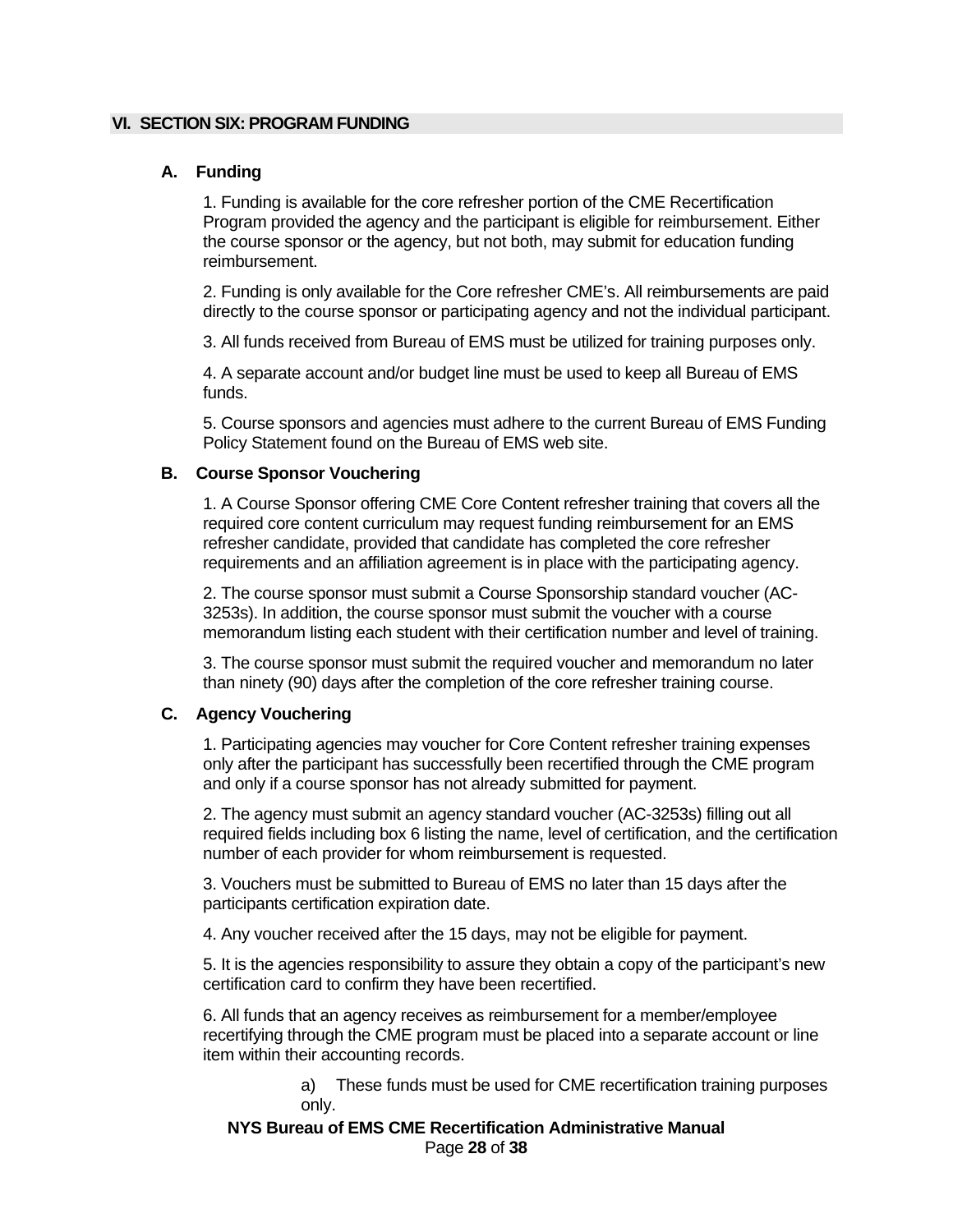b) The funds can be used to reimburse an agency's member/employee for CME training they paid for during the most recent recertification period.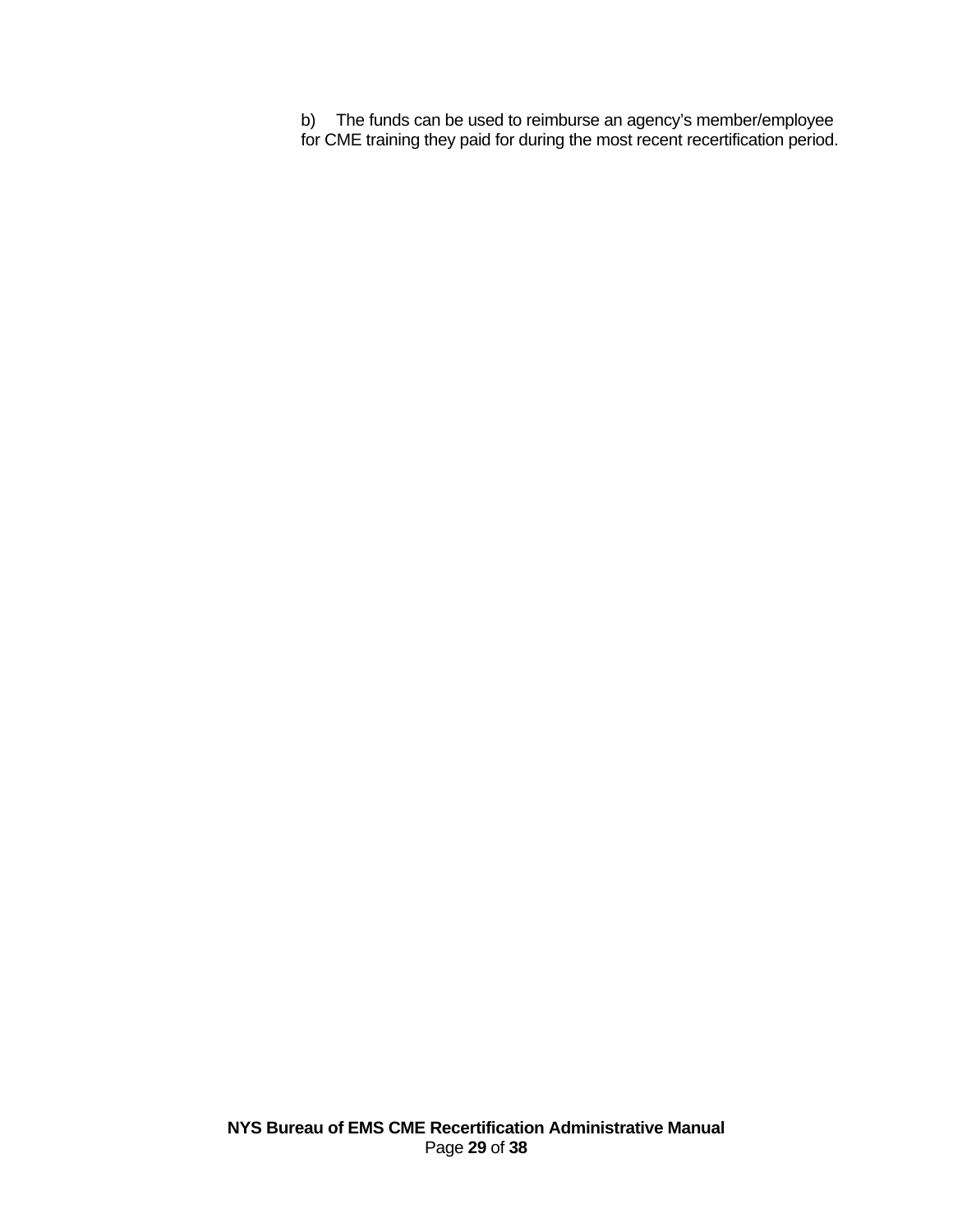# <span id="page-29-1"></span>**VII. SECTION SEVEN: PROGRAM AUDIT**

# <span id="page-29-0"></span>**A. Auditing the CME Program**

1. By registering in the CME Recertification Program, the participating agency and its affiliate or designees agree to make program records available, within 24 hours of notice, for auditing purposes by Bureau of EMS and/or the New York State Office of State Comptroller.

2. If the Bureau of EMS or NYS Office of the State Comptroller are denied access to these records, for any reason, the Bureau of EMS has the right to, suspend or revoke the agency's participation in the CME program and may seek to recover any funds issued to the participating agency or affiliate by NYS.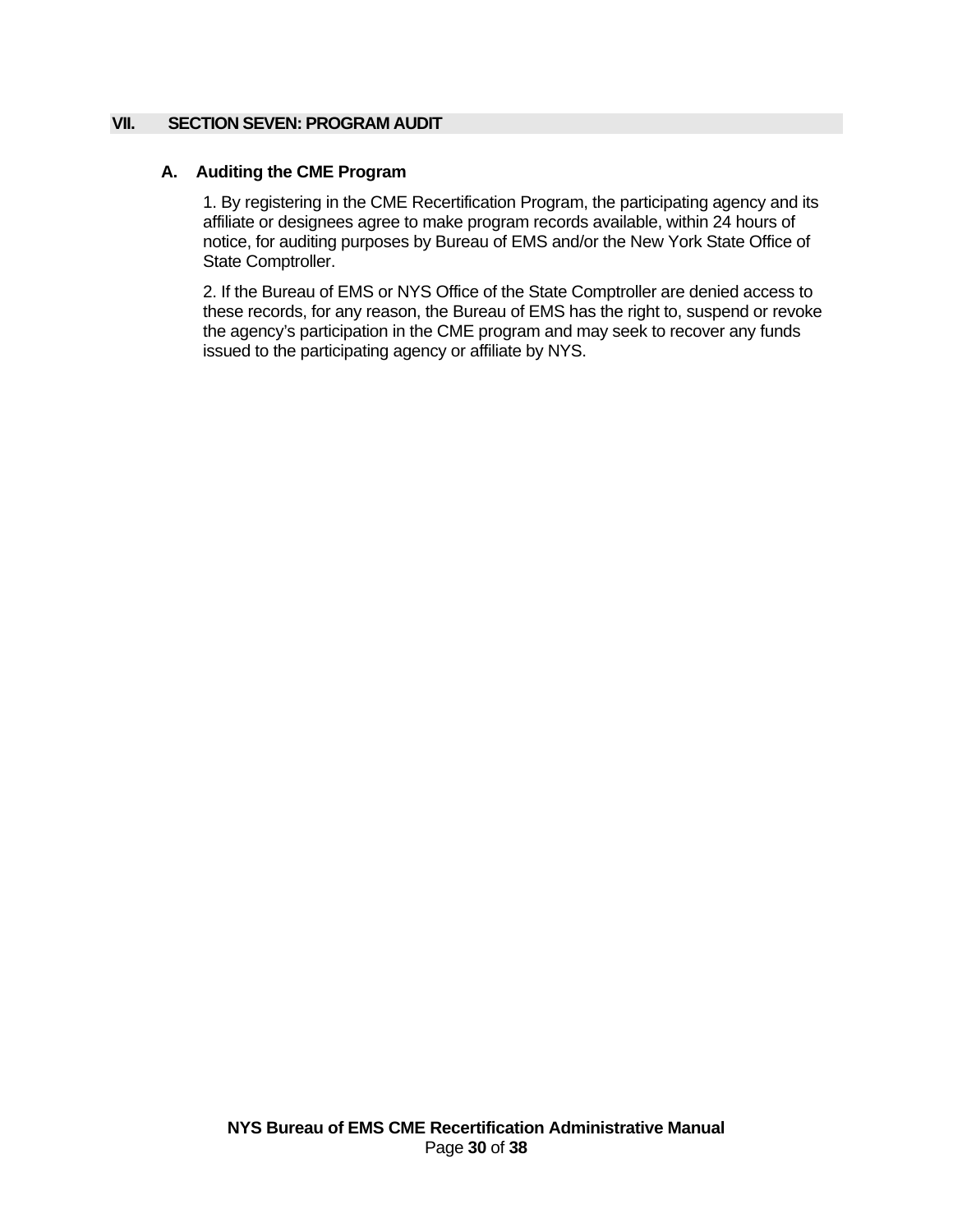#### <span id="page-30-1"></span><span id="page-30-0"></span>**VIII.SECTION EIGHT: SPECIALITY PROGRAMS**

#### **A. Distributive Learning and Podcasting;**

1. Distributive Learning is considered by Bureau of EMS as a classroom-based education tool and not a method of self-study.

2. Distributive learning allows Course Sponsors, instructors, students and educational content to be located in different, non-centralized locations so that instruction and learning may occur independently with spontaneous real time two-way communications between instructor, and student.

3. Refer to the current Bureau of EMS policy statement and Course Sponsor's Administrative Manual for distributive learning and podcasting course requirements

#### <span id="page-30-2"></span>**B. Online Internet Learning and Learning Management Systems (LMS) and Self-Study**

1. Online Internet Learning and Learning Management Systems (LMS) for CME recertification is becoming one of the most common methods to obtain self-study CMEs and retain accurate records of a participant's education history.

2. Numerous internet sites related to EMS offer online education programs. Many are now paired with LMS tools used to document, track and organize a participant's CME hours.

3. Online CME training is limited to 50% of the total CME hours, required by the program, when a participant uses them as self-study.

> a) To utilize online education programs for 100% self-study education the program must be administered by the agency, and/or the affiliate course sponsor and approved by the Bureau of EMS prior to the start of the program.

b) An individual CME participant who is not registered with an agency approved to utilize 100% online education will be denied recertification for exceeding the maximum allowable CME hours for self-study.

4. Agencies offering more than 50% online CME content to its members/employees must receive approval by the Bureau of EMS Central Office.

> a) Agencies must provide the following information prior to approval of online CME content beyond 50%:

(1) detail of the online program administration must be included in the agency policies and procedures;

(2) the agency must provide information for the online program vendor to the Bureau of EMS for review and approval;

(3) the agency policies and procedures must detail the security of online content, including controlling access to records; and

(4) the agency policies and procedures must include details on how a participant gains access to utilize the program;

## **NYS Bureau of EMS CME Recertification Administrative Manual** Page **31** of **38**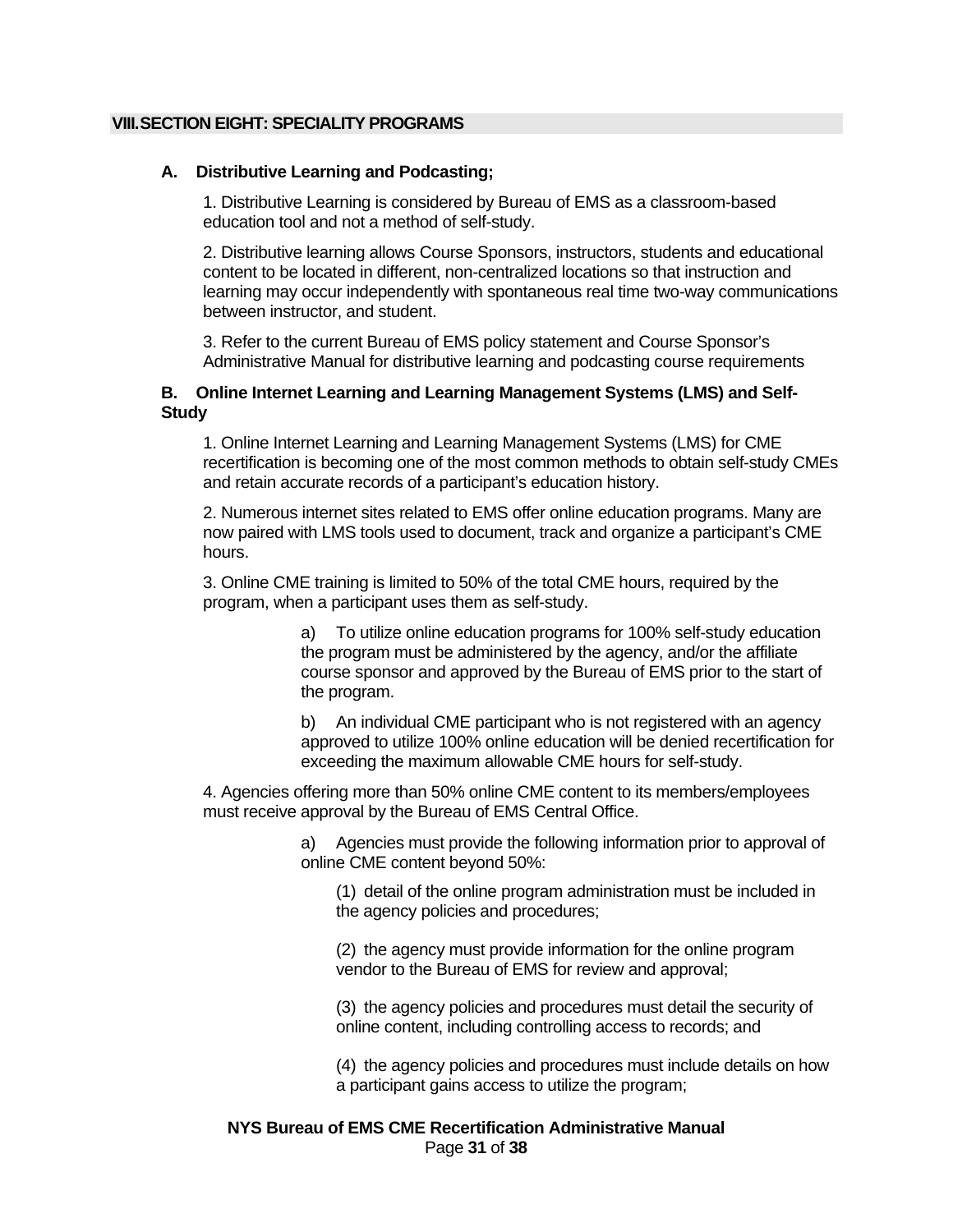(5) the agency policies and procedures must describe tracking of online CME activities, and offline activities including skills;

(6) the agency policies and procedures must describe how training records are maintained online including how and where the LMS information is backed up.

5. All skills competency reviews must be hands-on. No online skills practice can be applied towards CME recertification.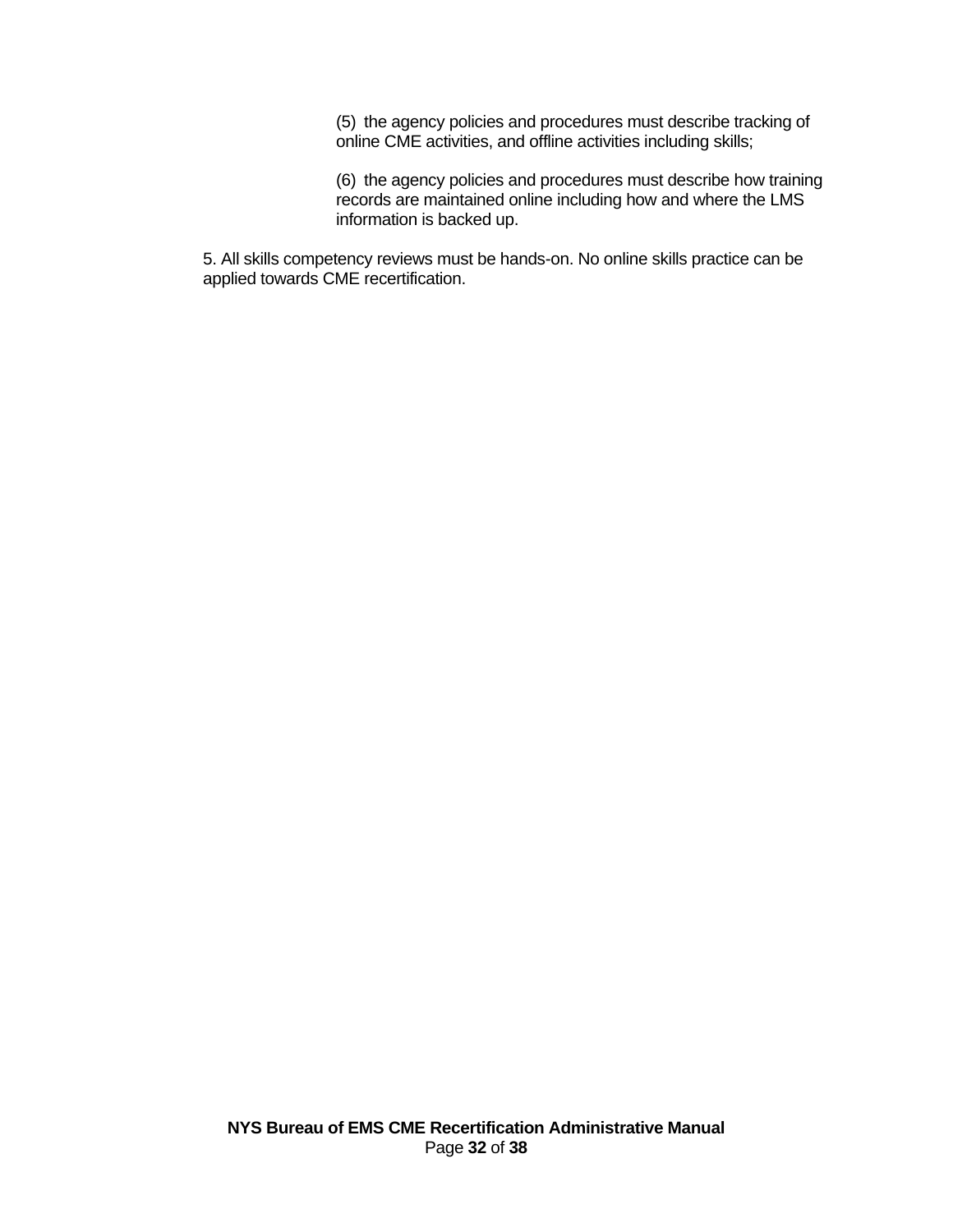# <span id="page-32-0"></span>**IX. SECTION NINE: APPENDIX**

- **A. CME Program Requirements Matrix**
- **B. CME Verification Form**
- **C. EASV Inspection Form DOH-3780**
- **D. Sample CME Certificate**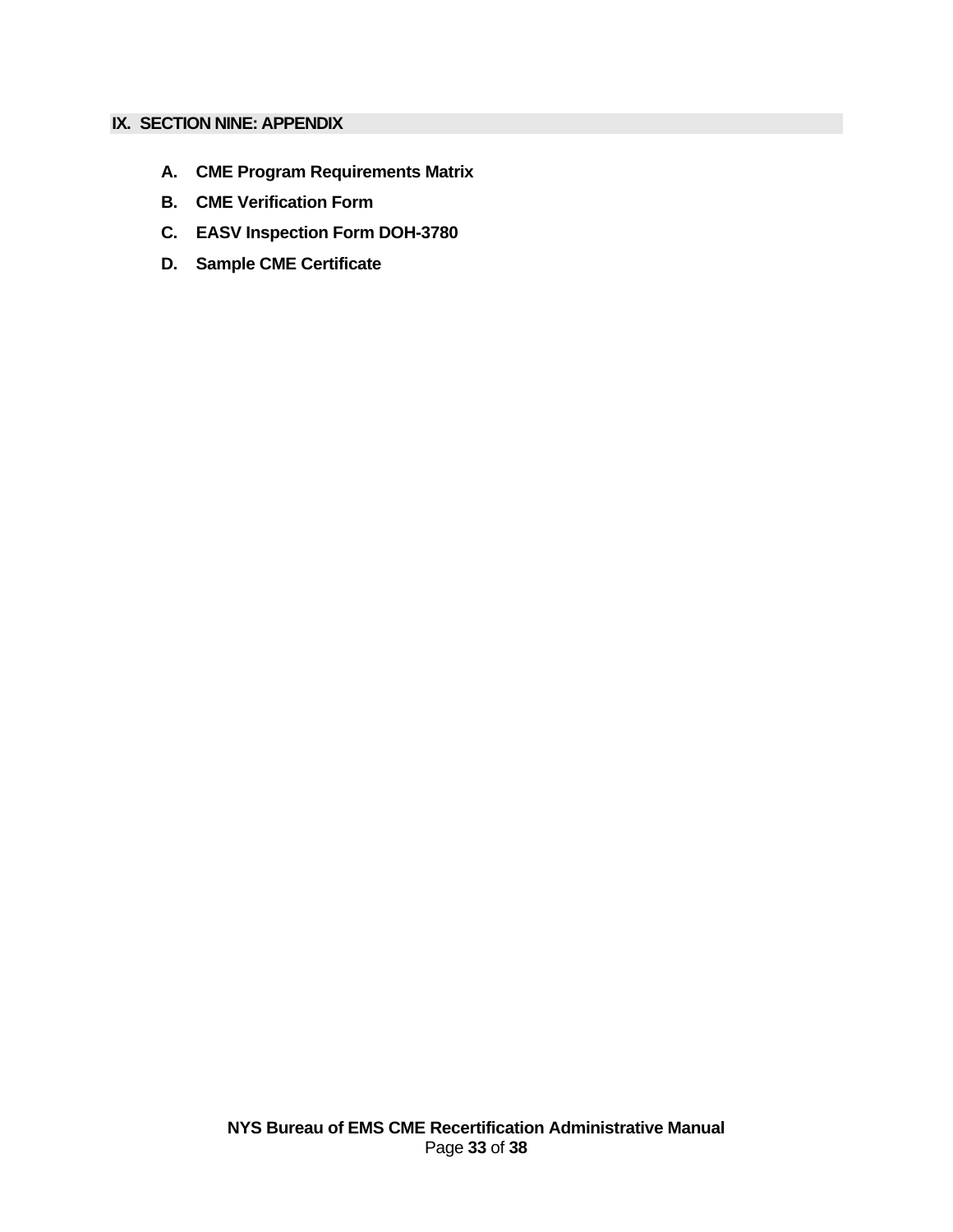<span id="page-33-0"></span>

| <b>Topic</b>                                 | <b>CFR</b>     | <b>EMT</b>     | <b>AEMT</b>    | <b>EMT-CC</b>  | <b>Paramedic</b> |  |  |
|----------------------------------------------|----------------|----------------|----------------|----------------|------------------|--|--|
| <b>Core Content</b>                          |                |                |                |                |                  |  |  |
| Preparatory                                  | 1              | 1              | 1              | 1              | $\overline{2}$   |  |  |
| Airway                                       | 1              | $\overline{2}$ | $\overline{2}$ | 3              | 3                |  |  |
| Pharmacology, Medication Admin, Emerg. Meds. | 1              | 1              | $\mathbf{2}$   | 3              | 3                |  |  |
| Immunology                                   | 0.5            | 0.5            | 1              | 1              | 1                |  |  |
| Toxicology                                   | 0.5            | 0.5            | 0.5            | 1              | 1                |  |  |
| Endocrine                                    | 0.5            | 0.5            | 1              | 1              | 1                |  |  |
| Neurology                                    | 0.5            | 0.5            | 0.5            | 1              | 1                |  |  |
| Abdominal, Gen-Renal, GI, Hematology         | 1              | 1              | 1              | 1              | 1                |  |  |
| Respiratory                                  | 1              | 1              | $\overline{2}$ | 3              | 3                |  |  |
| Psychiatric                                  | 1              | 1              | 1              | 1              | $\overline{2}$   |  |  |
| Cardiology                                   | 1              | $\overline{2}$ | $\overline{2}$ | 3              | 3                |  |  |
| <b>Shock and Resuscitation</b>               | 1              | $\overline{2}$ | 3              | 3              | 4                |  |  |
| Trauma                                       | 1              | $\overline{2}$ | 3              | 3              | 3                |  |  |
| Geriatrics                                   | 0.5            | 1.5            | 1.5            | 1.5            | $\overline{2}$   |  |  |
| OB, Neonate, Pediatrics                      | 1              | 1.5            | 1.5            | 1.5            | $\overline{2}$   |  |  |
| <b>Special Needs Patients</b>                | 0.5            | 1              | 1              | 1              | $\overline{2}$   |  |  |
| <b>EMS Operations</b>                        | $\overline{2}$ | 1              | 1              | 1              | 1                |  |  |
| <b>Non-Core Content (Mandatory)</b>          |                |                |                |                |                  |  |  |
| Mental Health of the EMT                     | 1              | 1              | 1              | 1              | 1                |  |  |
| Patient Lifting, Moving and Transportation   | 1              | 1              | 1              | 1              | 1                |  |  |
| Safe Transport of the Pediatric Patient      | 1              | 1              | 1              | 1              | 1                |  |  |
| <b>Emergency Vehicle Operations</b>          | $\overline{2}$ | $\overline{2}$ | $\overline{2}$ | $\overline{2}$ | $\overline{2}$   |  |  |
| <b>Non-Core Content (Additional)</b>         |                |                |                |                |                  |  |  |
| Individual Flexible Content Hours            | 5              | 20             | 20             | 20             | 20               |  |  |
| <b>Program Totals</b>                        |                |                |                |                |                  |  |  |
| <b>Total Core Hours</b>                      | 15             | 20             | 25             | 30             | 35               |  |  |
| <b>Total Non-Core Content (Mandatory)</b>    | 5              | 5              | 5              | 5              | 5                |  |  |
| <b>Total Non-Core Content (Additional)</b>   | 5              | 20             | 20             | 20             | 20               |  |  |
| <b>Total CME Hours minus Skills</b>          | 25             | 45             | 50             | 55             | 60               |  |  |
|                                              |                |                |                |                |                  |  |  |

# **APPENDIX A: CME PROGRAM REQUIREMENTS MATRIX**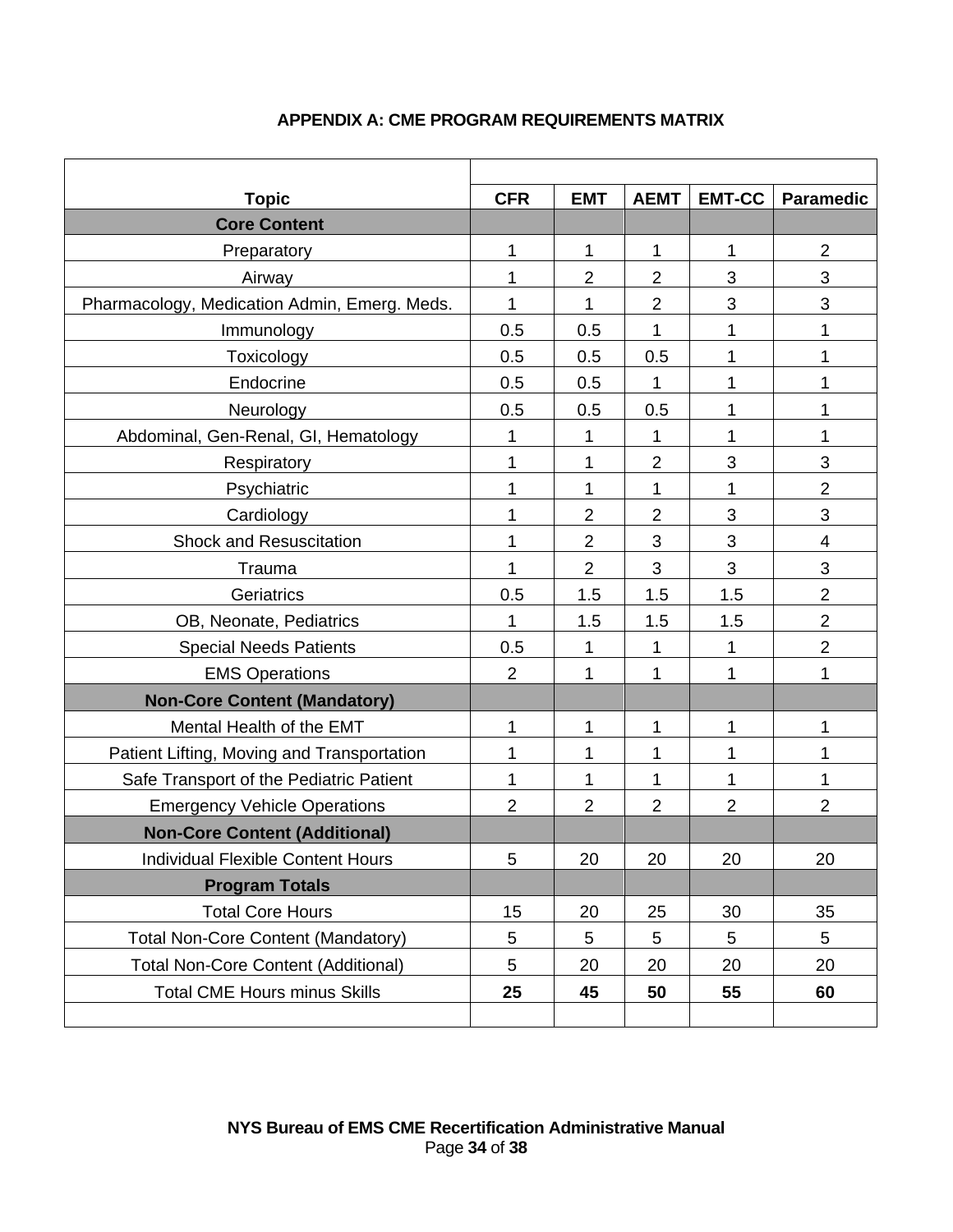# **APPENDIX B: CME Verification Form**

<span id="page-34-0"></span>

| <b>New Your State Bureau of Emergency Medical Services</b>                                                     |  |  |  |  |  |  |  |
|----------------------------------------------------------------------------------------------------------------|--|--|--|--|--|--|--|
| Continuing Medical Education (CME) Course Verification Form                                                    |  |  |  |  |  |  |  |
| Form should be utilized for courses that do not provide a certificate of completion.                           |  |  |  |  |  |  |  |
|                                                                                                                |  |  |  |  |  |  |  |
|                                                                                                                |  |  |  |  |  |  |  |
| Level of Certification: EMT AEMT EMT-CC Paramedic                                                              |  |  |  |  |  |  |  |
| <b>SECTION ONE:</b>                                                                                            |  |  |  |  |  |  |  |
| Course Date:_______________________                                                                            |  |  |  |  |  |  |  |
| Start/Arrival Time: ___: ___ End/Departure Time: ____: ____ CME Hours Earned: _____                            |  |  |  |  |  |  |  |
| Course/Session Title: 2008 - 2009 - 2010 - 2010 - 2011 - 2012 - 2014 - 2014 - 2014 - 2014 - 2014 - 2014 - 2014 |  |  |  |  |  |  |  |
|                                                                                                                |  |  |  |  |  |  |  |
|                                                                                                                |  |  |  |  |  |  |  |
| <b>SECTION TWO:</b>                                                                                            |  |  |  |  |  |  |  |
| Type of Course: ____ Core Content ____ Mandatory Non Core ____ Additional Non Core                             |  |  |  |  |  |  |  |
| Level of Course Content: ___ BLS ___ ALS                                                                       |  |  |  |  |  |  |  |
| Course Delivery: ___ Classroom/Lecture ___ Online (self-study/self paced) ___ Podcast ___ Publication          |  |  |  |  |  |  |  |
| <b>Other:</b> Other: <b>Other: Access 2019</b>                                                                 |  |  |  |  |  |  |  |
| If Applicable:                                                                                                 |  |  |  |  |  |  |  |
|                                                                                                                |  |  |  |  |  |  |  |
|                                                                                                                |  |  |  |  |  |  |  |
|                                                                                                                |  |  |  |  |  |  |  |
|                                                                                                                |  |  |  |  |  |  |  |
| <b>SECTION THREE:</b>                                                                                          |  |  |  |  |  |  |  |
|                                                                                                                |  |  |  |  |  |  |  |
|                                                                                                                |  |  |  |  |  |  |  |
|                                                                                                                |  |  |  |  |  |  |  |
|                                                                                                                |  |  |  |  |  |  |  |
| <b>SECTION FOUR:</b>                                                                                           |  |  |  |  |  |  |  |
| Instructor Name:                                                                                               |  |  |  |  |  |  |  |
| Provider Signature: ________________                                                                           |  |  |  |  |  |  |  |
|                                                                                                                |  |  |  |  |  |  |  |
| Date: Note: Note: Note: Note: Note: Note: Note: Note: Note: Note: Note: Note: Note: Note: Note: Note: Note: No |  |  |  |  |  |  |  |
| CORE HOURS REVIEW/APPROVAL:                                                                                    |  |  |  |  |  |  |  |
|                                                                                                                |  |  |  |  |  |  |  |
|                                                                                                                |  |  |  |  |  |  |  |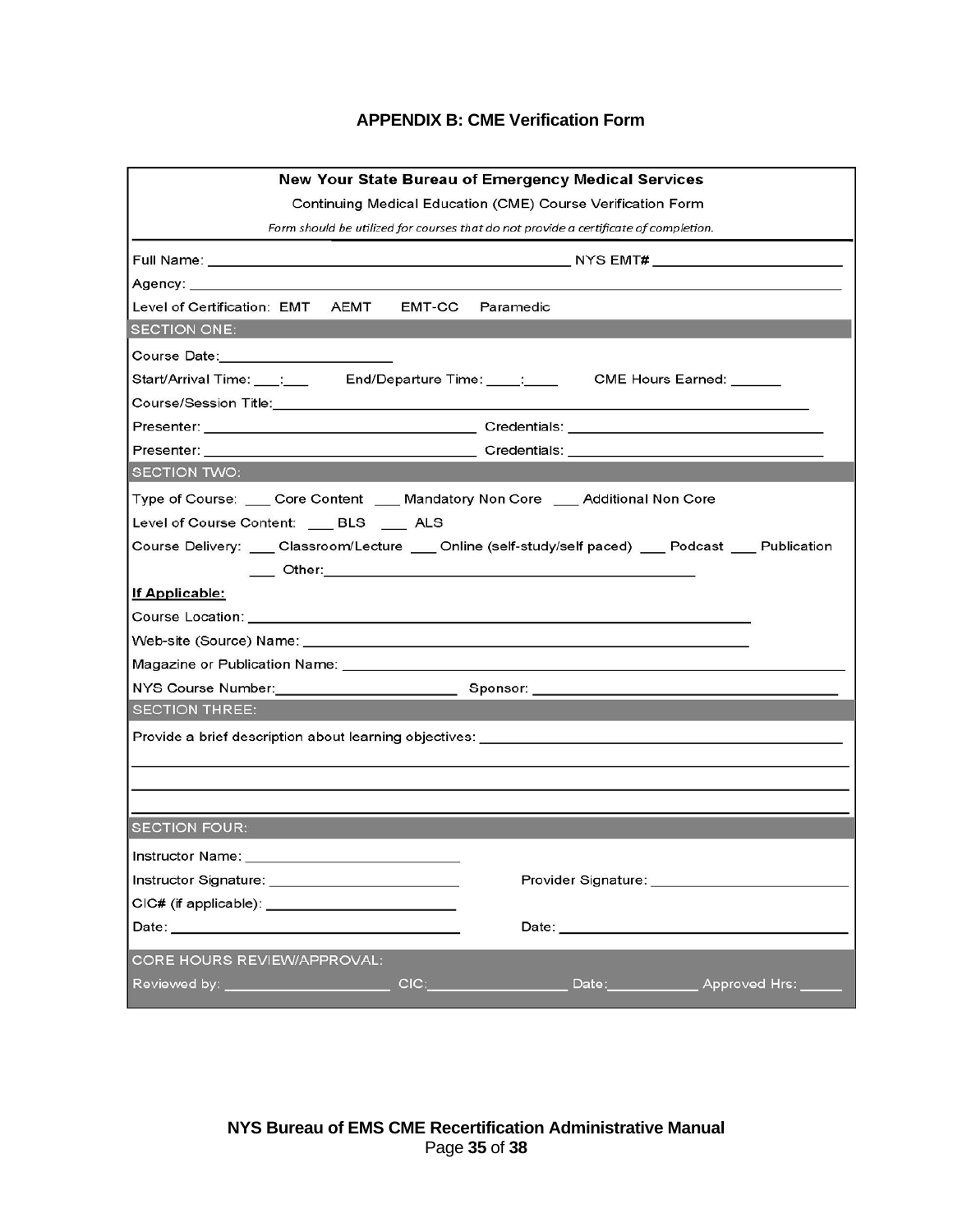# **APPENDIX C: EASV Inspection Form DOH-3780**

<span id="page-35-0"></span>

|                             |      | New York State Department of Health<br><b>Bureau of Emergency Medical Services</b> |                 |                                |                                                           |                    |                                      |                           |        |                                  |      | <b>Inspection Report for</b><br><b>Emergency Ambulance Service Vehicles</b> |
|-----------------------------|------|------------------------------------------------------------------------------------|-----------------|--------------------------------|-----------------------------------------------------------|--------------------|--------------------------------------|---------------------------|--------|----------------------------------|------|-----------------------------------------------------------------------------|
|                             |      |                                                                                    |                 | NYS EMS PROGRAM STAFF USE ONLY |                                                           |                    |                                      |                           |        |                                  |      |                                                                             |
| Agency Name                 |      |                                                                                    | Agency Code     |                                | Inspection Location                                       |                    |                                      |                           | Time   |                                  | Date |                                                                             |
| Year<br>Vehicle VIN<br>Mfg  |      |                                                                                    |                 |                                | DMV Reg Exp   DMV Insp Exp<br>Vehicle License & Agency ID |                    |                                      |                           |        |                                  |      |                                                                             |
| Driver/Attendant            |      |                                                                                    |                 |                                |                                                           |                    | Driver's License No. & Exp. Date     |                           |        |                                  |      | EMT No. & Exp. Date                                                         |
| Registered Owner of Vehicle |      |                                                                                    |                 |                                |                                                           |                    | Privately Owned Vehicle              | YES                       | NO     |                                  |      |                                                                             |
| YES<br>NO                   |      |                                                                                    |                 |                                | <b>YES</b>                                                | NO                 |                                      |                           |        |                                  |      |                                                                             |
|                             |      | 800.26 Emergency Care Equipment                                                    |                 |                                |                                                           |                    | 800.26 Safety Equipment              |                           |        |                                  |      |                                                                             |
|                             | a.1  | Sterile 4x4 pads (12)                                                              |                 |                                |                                                           |                    | d.1                                  |                           |        | Flares (6) or equivalent         |      |                                                                             |
|                             | a.2  | Tape, assorted (3)                                                                 |                 |                                |                                                           |                    | d.2                                  | Battery lantern           |        |                                  |      |                                                                             |
|                             | a.3  | Conforming gauze, assorted (6)                                                     |                 |                                |                                                           |                    | d.3                                  |                           |        | Fire extinguisher, 10 BC         |      |                                                                             |
|                             | a.4  | Universal dressings, 10x30 (2)                                                     |                 |                                |                                                           |                    |                                      |                           |        |                                  |      |                                                                             |
|                             | a.5  | Sterile dressings, 5x9 (6)                                                         |                 |                                |                                                           |                    | 800.26 Extrication Equipment         |                           |        |                                  |      |                                                                             |
|                             | a.6  | Bandage shears                                                                     |                 |                                |                                                           |                    |                                      |                           |        |                                  |      |                                                                             |
|                             | a.7  | Triangular bandages (6)                                                            |                 |                                |                                                           |                    | e.1                                  |                           |        |                                  |      | Short backboard or equivalent w/                                            |
|                             | a.8  | Sterile saline (500 cc) Exp.                                                       |                 |                                |                                                           |                    |                                      |                           | straps |                                  |      |                                                                             |
|                             | a.9  | Occlusive dressing                                                                 |                 |                                |                                                           |                    | e.2                                  | Blanket (1)               |        |                                  |      |                                                                             |
|                             | a.10 | Glucose or equivalent                                                              |                 |                                |                                                           |                    |                                      |                           |        |                                  |      |                                                                             |
|                             | a.11 | Sterile burn sheet (1)                                                             |                 |                                |                                                           |                    |                                      |                           |        |                                  |      | 800 General and Vehicle Requirements                                        |
|                             | a.12 | Sterile OB supplies                                                                |                 |                                |                                                           |                    |                                      |                           |        |                                  |      |                                                                             |
|                             | a.13 | Adult BP cuff (1)                                                                  |                 |                                |                                                           |                    | .26(c)                               |                           |        |                                  |      | Direct communication w/dispatcher                                           |
|                             | a.13 | Pediatric BP cuff (1)                                                              |                 |                                |                                                           |                    |                                      |                           |        | & ambulance                      |      |                                                                             |
|                             | a.13 | Stethoscope (1)                                                                    |                 |                                |                                                           |                    | .21(a)                               | <b>DVM</b> inspection     |        |                                  |      |                                                                             |
| 333                         | a.14 | Adult cervical collars (S, M, L)                                                   |                 |                                |                                                           |                    | .21(a)                               |                           |        | DOH inspection Exp.              |      |                                                                             |
|                             | a.15 | Carrying case (jump case)                                                          |                 |                                |                                                           |                    | .21(b)                               | DMV registration          |        |                                  |      |                                                                             |
|                             |      |                                                                                    |                 |                                |                                                           |                    | .21(b)                               |                           |        | Vehicle mechanical condition     |      |                                                                             |
|                             |      | 800.26 Oxygen and Resuscitation                                                    |                 |                                |                                                           |                    | .21(b)                               | <b>Tires</b>              |        |                                  |      |                                                                             |
|                             |      | Equipment                                                                          |                 |                                |                                                           |                    | .21(b)                               |                           |        | Lights and warning devices       |      |                                                                             |
|                             |      |                                                                                    |                 |                                |                                                           |                    | .21(e)                               |                           |        |                                  |      | Agency name & DOH logo (3 sides)                                            |
|                             | b.1  | Portable O2 w/flowmeter; D size,                                                   |                 |                                |                                                           |                    | .23(a)                               |                           |        | Equipment clean & sanitary       |      |                                                                             |
|                             |      |                                                                                    | min. 1000 psi   |                                |                                                           |                    | .23(a)                               |                           |        | <b>Equipment operable</b>        |      |                                                                             |
|                             | b.2  | Adult BVM w/air cushion mask &                                                     |                 |                                |                                                           |                    | .23(c)                               |                           |        |                                  |      | Fluids in plastic containers (>249 cc)                                      |
|                             |      |                                                                                    | O2 attachment   |                                |                                                           |                    | .23(d)                               |                           |        | Equipment secured                |      |                                                                             |
|                             | b.2  | Pediatric BVM w/air cushion mask                                                   |                 |                                |                                                           |                    | .23(e)                               |                           |        | O2 cylinders secured             |      |                                                                             |
|                             |      |                                                                                    | & O2 attachment |                                |                                                           |                    | .23(e)                               |                           |        | O2 cylinders in hydrostatic test |      |                                                                             |
|                             | b.3  | Airways, Adult & Pediatric (4)                                                     |                 |                                |                                                           |                    | .23(f)                               |                           |        |                                  |      | Medications & controlled substances                                         |
|                             | b.4  | Adult nonrebreather masks (2)                                                      |                 |                                |                                                           |                    |                                      |                           |        | safe & secure                    |      |                                                                             |
|                             | b.4  | Adult nasal cannulas (2)                                                           |                 |                                |                                                           |                    |                                      |                           |        | ALS equipment & supplies in      |      |                                                                             |
|                             | b.5  | Portable suction, min. 300 mm Hg                                                   |                 |                                |                                                           |                    |                                      |                           |        |                                  |      | accordance with plan and                                                    |
|                             | b.5  | Yankauer suction catheter (2)                                                      |                 |                                |                                                           |                    |                                      |                           |        |                                  |      | approved by med. control                                                    |
|                             | b.6  | Pen light or equivalent                                                            |                 |                                |                                                           |                    |                                      |                           |        |                                  |      |                                                                             |
| Comments                    |      |                                                                                    |                 |                                |                                                           |                    | <b>Privately Owned Vehicles Only</b> |                           |        |                                  |      |                                                                             |
|                             |      |                                                                                    |                 |                                |                                                           |                    |                                      |                           |        |                                  |      |                                                                             |
|                             |      |                                                                                    |                 |                                |                                                           |                    |                                      |                           |        |                                  |      | 26(g)1&2 Agency policies and authorization                                  |
|                             |      |                                                                                    |                 |                                |                                                           |                    |                                      | 26(g)3 Proof of insurance |        |                                  |      |                                                                             |
|                             |      |                                                                                    |                 |                                |                                                           |                    |                                      |                           |        |                                  |      |                                                                             |
|                             |      |                                                                                    |                 |                                |                                                           |                    |                                      |                           |        |                                  |      |                                                                             |
|                             |      |                                                                                    |                 |                                |                                                           |                    |                                      |                           |        |                                  |      |                                                                             |
|                             |      |                                                                                    |                 |                                |                                                           |                    |                                      |                           |        |                                  |      |                                                                             |
|                             |      |                                                                                    |                 |                                |                                                           |                    |                                      |                           |        |                                  |      |                                                                             |
|                             |      |                                                                                    |                 |                                |                                                           |                    |                                      |                           |        |                                  |      |                                                                             |
|                             |      |                                                                                    |                 |                                |                                                           |                    |                                      |                           |        |                                  |      |                                                                             |
| EMS Rep. Signature          |      |                                                                                    |                 |                                |                                                           | <b>Quick Check</b> |                                      | $\Box$ Violation(s)       |        |                                  |      | Vehicle Passes Inspection                                                   |
|                             |      |                                                                                    |                 |                                |                                                           | Full Inspection    |                                      | Issued                    |        | <b>YES</b>                       | NO   |                                                                             |
|                             |      |                                                                                    |                 |                                |                                                           |                    |                                      |                           |        |                                  |      |                                                                             |
|                             |      | DOH-3780 (12/93) Distribution: WHITE- Bureau of EMS Central Office                 |                 |                                |                                                           |                    | YELLOW-Bureau of EMS Area Office     |                           |        |                                  |      | PINK-Ambulance Agency                                                       |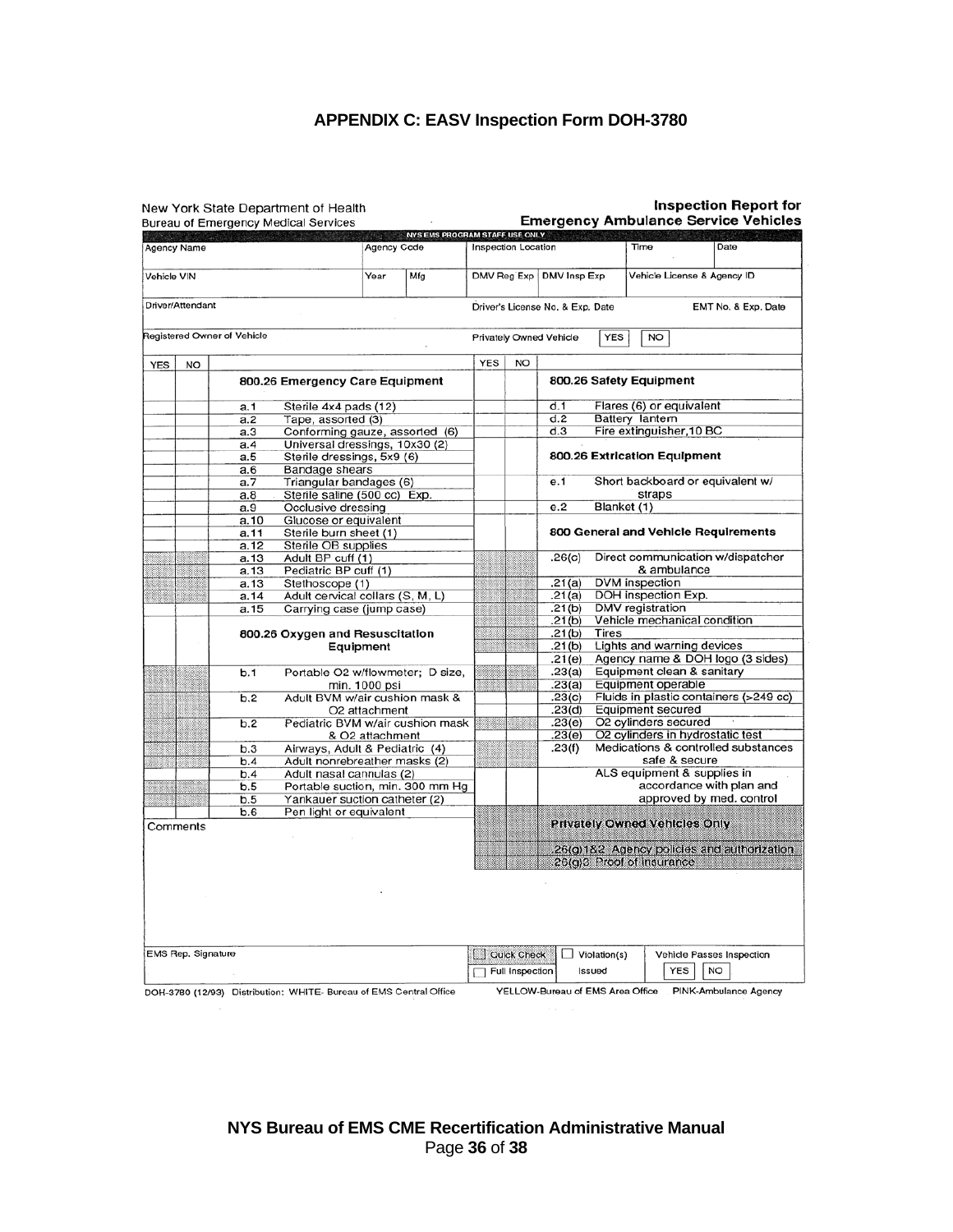# **APPENDIX D: Sample CME Certificate**

<span id="page-36-0"></span>

**Continuing Medical Education Record** 

#### **CERTIFICATE OF ATTENDANCE**

This document certifies that:

(PROVIDER NAME)

(PROVIDER CERTIFICATION NUMBER)

Attended CME session titled:

(SESSION TITLE) On: (SESSION DATES)

This course has been approved for \_\_\_\_\_\_ hours of \_(ALS/BLS) \_\_ continuing education

credit hours in the category of \_\_\_(SESSION CATEGORY)\_\_\_\_.

**INSTRUCTOR NAME: COURSE LOCATION:** 

**INSTRUCTOR SIGNATURE** 

(INSTRUCTOR NAME) INSTRUCTOR CREDENTIALS: (ex: EMT/PARAMEDIC/MD/etc.) (LOCATION OF THE COURSE

| <b>ADMINISTRATIVE CONTENT APPROVAL</b> |                                              |  |  |  |  |  |  |
|----------------------------------------|----------------------------------------------|--|--|--|--|--|--|
| <b>NYS CIC:</b>                        | (NYS CIC NAME)                               |  |  |  |  |  |  |
| NYS CIC #:                             | $(NYS$ CIC #)                                |  |  |  |  |  |  |
| <b>APPROVED HOURS</b>                  | <b>INUM OF CME HOURS</b><br><b>APPROVED)</b> |  |  |  |  |  |  |

THIS DOCUMENT MUST BE RETAINED IN THE AGENCY CME RECERTIFICATION PROGRAM FILE FOR THE PARTICIPANT